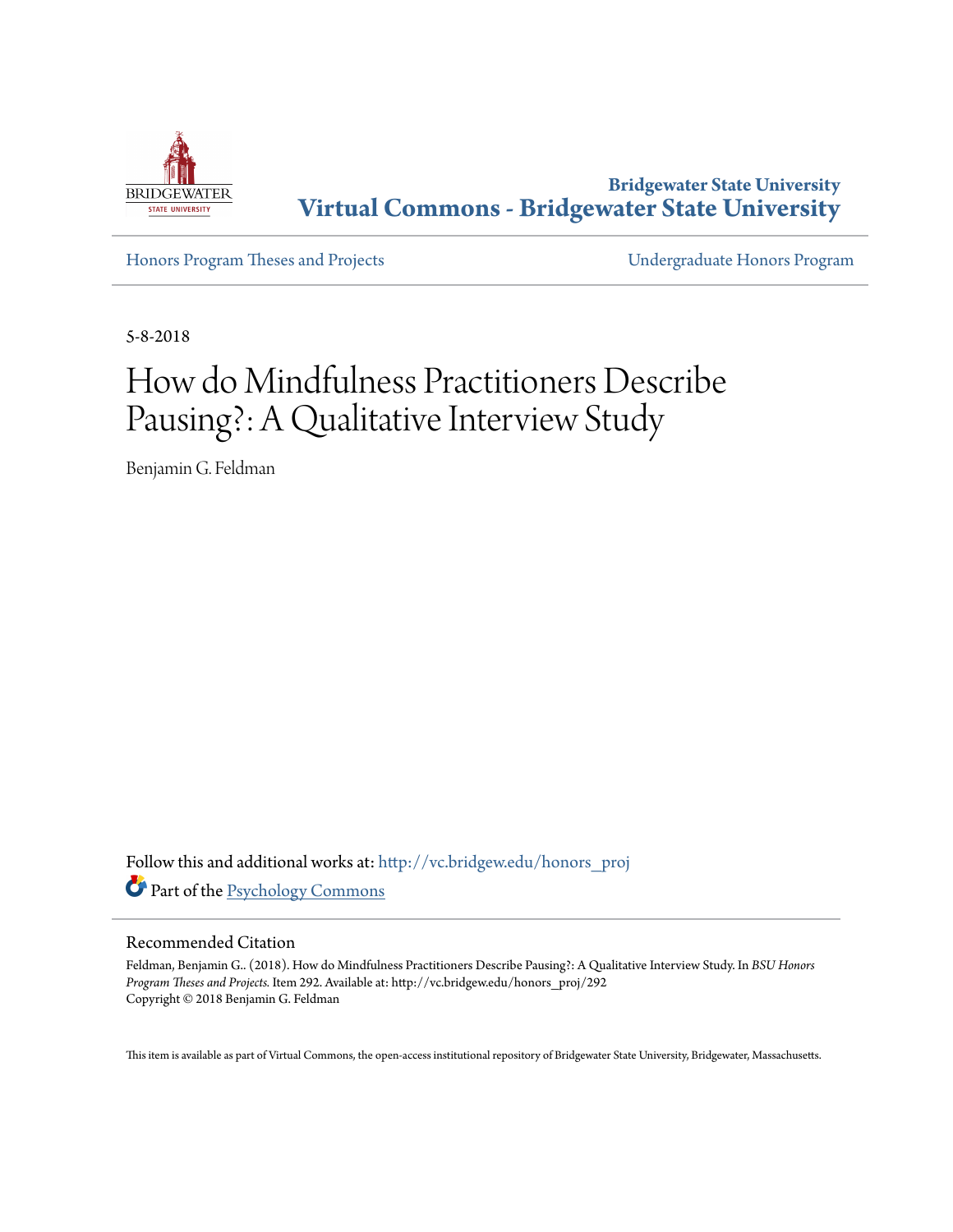Running head: How Mindfulness Practitioners Describe Pausing

How do Mindfulness Practitioners Describe Pausing?:

A Qualitative Interview Study.

Benjamin G. Feldman

Submitted in Partial Completion of the

Requirement for Departmental Honors in Psychology

Bridgewater State University

May 8, 2018

 $\mathcal{L}_\text{max}$  , and the contract of the contract of the contract of the contract of the contract of the contract of the contract of the contract of the contract of the contract of the contract of the contract of the contr

 $\mathcal{L}_\text{max}$  , and the contract of the contract of the contract of the contract of the contract of the contract of the contract of the contract of the contract of the contract of the contract of the contract of the contr

 $\mathcal{L}_\text{max}$  , and the contract of the contract of the contract of the contract of the contract of the contract of the contract of the contract of the contract of the contract of the contract of the contract of the contr

Dr. Michelle Mamberg, Thesis Advisor Date

Dr. Theresa Jackson, Committee Member Date

Dr. Joe Schwab, Committee Member Date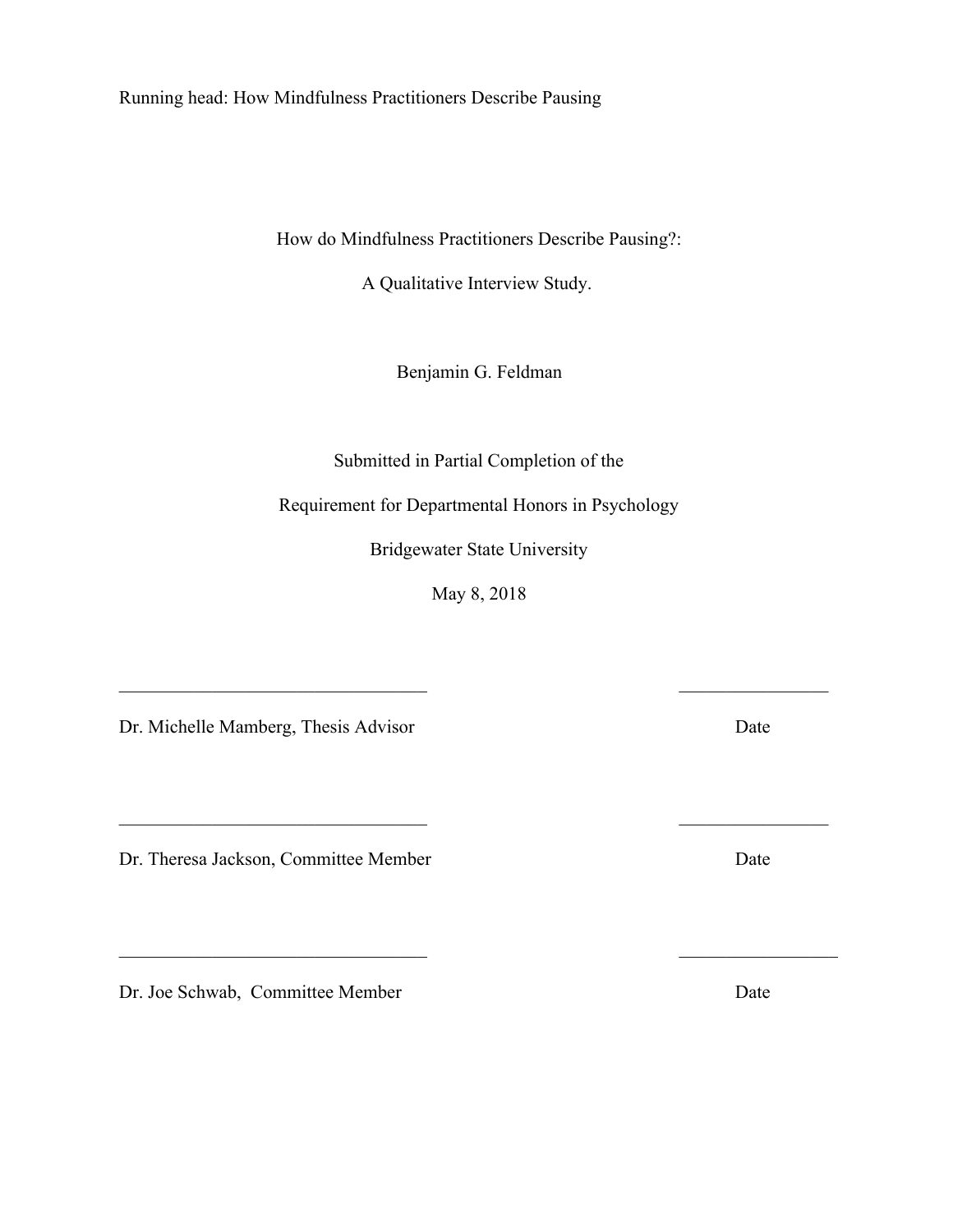#### **Abstract**

Mindfulness-Based Stress Reduction (MBSR) has been demonstrated to be an effective adjunct to psychotherapy for reducing distress. An exploration of the MBSR literature was undertaken to examine the concept of pausing. Surprisingly, this process highlighted by MBSR'S creator Jon Kabat-Zinn, was found to be under-researched; when mentioned, it is often not defined. In order to examine the phenomenon empirically, this study used transcripts of interviews  $(N = 20)$ conducted for a larger study examining how mindfulness practice is learned. A Grounded Theory content analysis examined open-ended interviews to explore how MBSR participants represent taking a pause. The transcripts had been coded for all content, yielding 1,873 Discursive Turns (DTs), a unit of analysis defined as a single speaker's uninterrupted utterance. Focused coding was conducted on a subset of these DTs  $(n = 87)$  that describe pausing. This allowed an open exploration that stayed close to participants' own words of how mindfulness training helps them to reduce stress reactivity. Analyses revealed two categories: *Taking a Moment* and *Taking Some Space*. Data falling in the *Taking a Moment* category entailed statements in which participants described a temporal buffer between perceiving internal or external stimuli and their subsequent responses. Data falling in the *Taking Some Space* category entailed statements in which participants described broadening their perspective of internal or external stimuli before subsequently responding. Together these categories help clarify the concept of pausing as it relates to mindfulness. This clearer definition is expected to yield better understanding of this process and allow further research into this mechanism of mindfulness.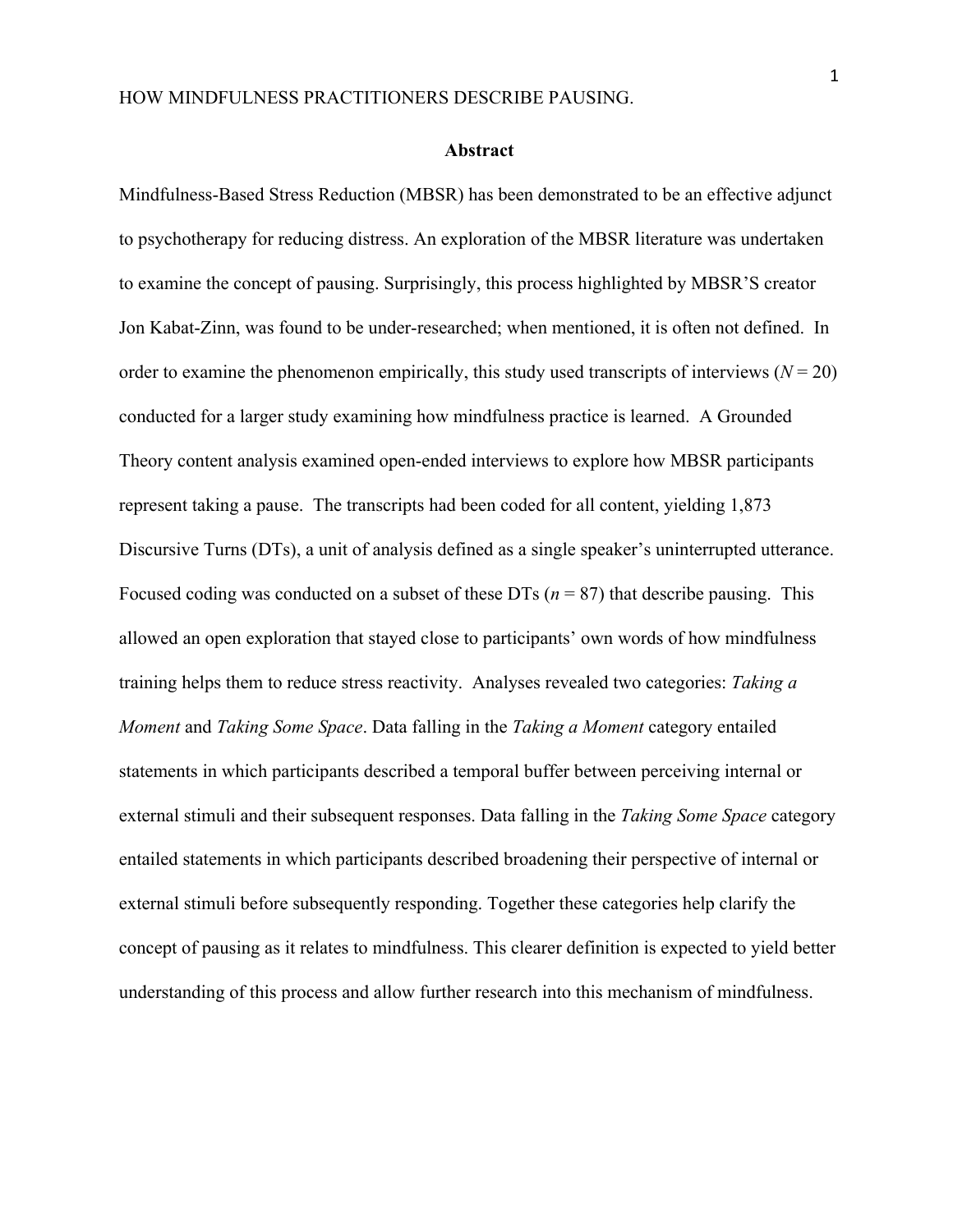How do Mindfulness Practitioners Describe Pausing?:

A Qualitative Interview Study.

Stress is something all of us face in the day to day events of our lives, which at times makes us do things that are regrettable, snapping at a loved one or driving recklessly to get somewhere on time. The literature on stress and stress reactivity tends to focus on the fight or flight reactions we have to stressors, aiming to change thoughts or behaviors to diminish the longevity and magnitude of sympathetic nervous system responses. While we cannot change our physiological stress reaction, we can change our responses to stressors or, in other words, our reactivity. Mindfulness practice is one way of training ourselves to observe our reactivity to stress and choose non-reactive responses. According to Jon Kabat-Zinn, mindfulness is "paying attention in a particular way: on purpose, in the present moment, and nonjudgmentally" (Kabat-Zinn, 1990, p. 4). Over the last 30 years, Mindfulness-Based Interventions (MBIs) have been developed to teach contemplative practices which aid stress reduction. To better understand how such programs might change our stress reactivity, a literature review was undertaken. Based primarily on the first MBI, Mindfulness-Based Stress Reduction (MBSR) and its philosophical underpinnings, the concept of pausing (rather than changing thoughts or behavior) will be explored, since one must first pause in the midst of a reaction before being able to intentionally choose a different response. Thus far, there has been relatively little research exploring how pausing relates to stress reactivity and mindfulness.

A study of what scholars and mindfulness practitioners (i.e., people who actively practice mindfulness meditation) mean by pausing ought to better clarify this potentially helpful mechanism of stress reduction. The concept of pausing has been taken for granted as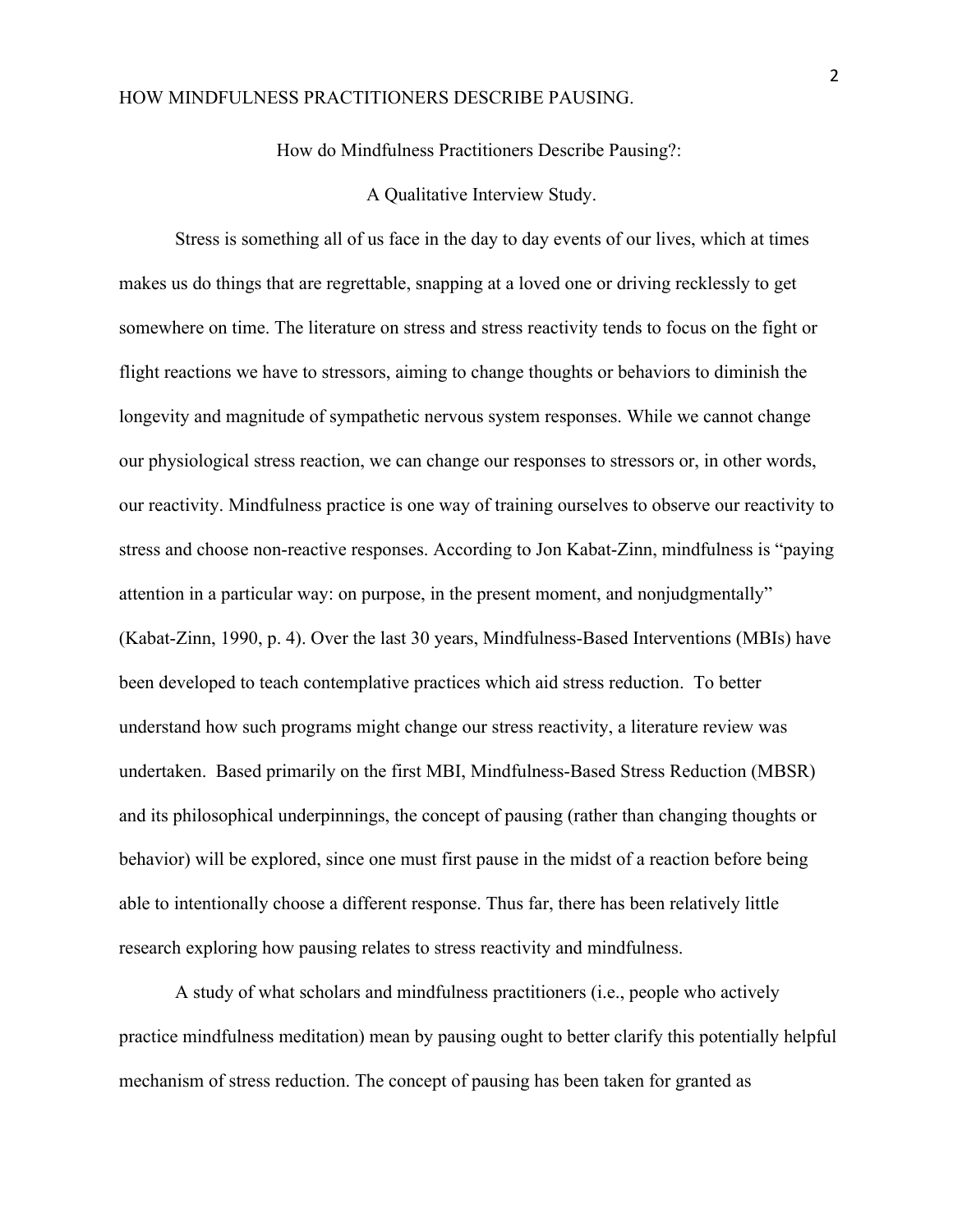self-evident, and sparsely found in the MBSR scholarly literature. Clarifying this term and how it could help facilitate managing stress reactivity in everyday life should expand our understanding of how mindfulness practice works. A literature review examining uses of terms related to "pausing" is presented, followed by a qualitative study analyzing previously obtained, in-depth interviews with practitioners. Examining how interviewees describe the phenomena of pausing was expected to clarify how mindfulness practice enables new responses.

#### **Stress/Reactivity**

Allostasis is the physiological process through which the body achieves optimal heart rate for any given activity. When these optimal set points are out of balance, the body will try to restore order, via the stress response. Stress is how we subjectively perceive this imbalance; the process by which the body is trying to keep at an optimal level or at the allostatic load for the task at hand (Sapolsky, 2004). The body has multiple different set points for different physiological activities (e.g., heart rate varies depending on whether one is awake or asleep). Anything that sets the allostatic load out of balance is commonly called a stressor. As humans, our daily lives are filled with minor stressors on a good day, perhaps moderate stressors on a bad day. Our stress response was originally evolved to handle life-threatening situations, such as when a zebra is being chased by a predator. Our stress response has not adapted so in modern life, a low level stressor such as, being late for work, may trigger a stress response similar to what would be experienced if a lion were attacking. Chronic stress reactions can cause health problems such as obesity, ulcers, strokes, and heart attacks.

The phenomenon under study, pausing, does not eliminate stressors, but may radically alter how we confront them by reducing our perceived sense of stress. Pausing provides a gap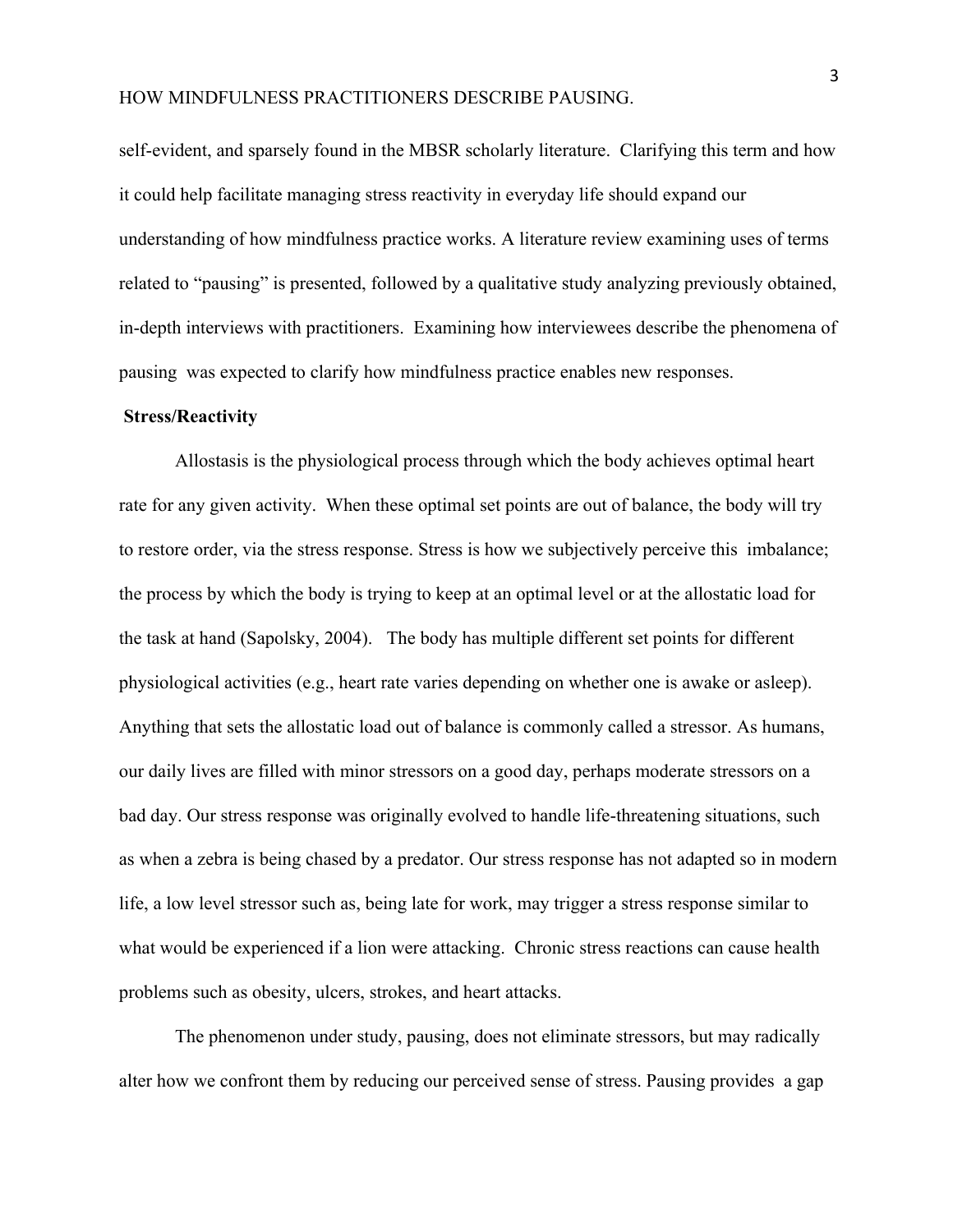between the stressor and subsequent responses. Typically, we are conditioned to react to stressors quickly; the gap between a perceived stressor and one's reaction is brief because our stress response is meant to keep us out of danger (i.e., we need to be faster than our predators). Quick, unreflective responses to stress have been labelled "automatic pilot" by Jon Kabat-Zinn (1990). Shifting out of automatic pilot is the primary function of pausing, as he describes: "...the cultivation of mindfulness also gives us a new way of working with what we find threatening and of learning how to respond intelligently to such perceived threats rather than react automatically and trigger potentially unhealthy consequences" (Kabat-Zinn, 1990, p. xxxvii).

While autopilot may sound benign, such stress reactivity can negatively influence interpersonal relations, such as snapping at a loved one after a long day, or the potentially deadly effects of road rage. Reactivity at a cognitive level can lead to chronic stress via rumination. These repetitive anxious or depressive thoughts which re-occur after a stressor maintain reactivity. In such instances, we may not do anything, but we feel plagued by thoughts about what happened, why it happened, what we should or should not have done. Cognitively, pausing clearly would not stop a stressor, but it could help interrupt ruminative thinking. To fully understand pausing and how it does this, one must first understand MBSR and its basic underpinnings.

#### **MBSR**

MBSR is an eight-week adjunct to psychotherapy, which was developed to teach meditation to medical and psychiatric patients. It has also been shown to be effective for a wide range of non-clinical distress such as the everyday reactivity described above. MBSR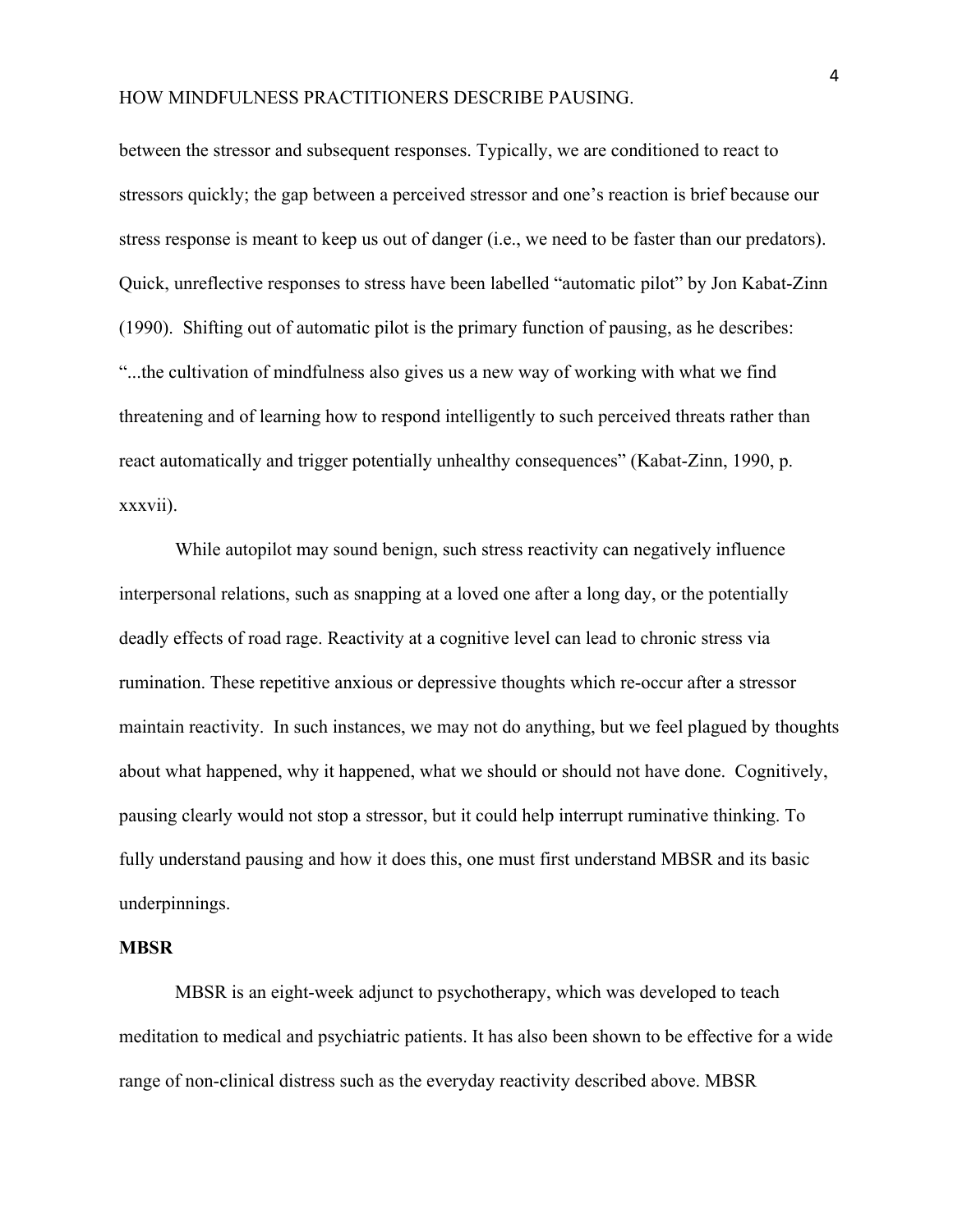incorporates various mindfulness meditation techniques originally taught as Buddhist contemplative practices. The main insights of Buddhism relate to what are called the three characteristics of existence: *impermanence*, *suffering*, and *nonself* (Olendzki, 2010). *Impermanence* refers to the concept that nothing is permanent, and that everything around us and within us constantly changes. Since everything is always changing, a good situation will not stay positive, nor will a bad situation stay negative. Clinging to a "good situation," or attempting to avoid a "bad situation" causes distress. *Dukkha,* or suffering, refers to a general unsatisfactoriness where we struggle between reality and what we desire reality to be. The term *non-self* refers to the concept that the human mind (or what we generally call "self") is in constant flux and is dependent upon the conditions in which it exists. From this view, what we experience as a stable, permanent self is not an independent entity, it is merely a flow of experiences in time. This Buddhist psychology delineating the causes of suffering is the foundation of MBIs, which have shown promise for improving mental health and are becoming widely used.

The specific processes of MBSR's effectiveness are still under-researched (Grossman, 2011; Mamberg & Bassarear, 2015; Shapiro et al 2006). Theoretically, however, Kabat-Zinn (1990) described early on how mindfulness entails seven "attitudinal foundations," which he saw as pivotal to MBSR's benefits. These foundations are: *non-striving, non-judging, acceptance, patience, beginner's mind, letting go,* and *trust*. The three most relevant of these for understanding how pausing reduces stress reactivity are *acceptance*, *patience*, and *beginner's mind*.

5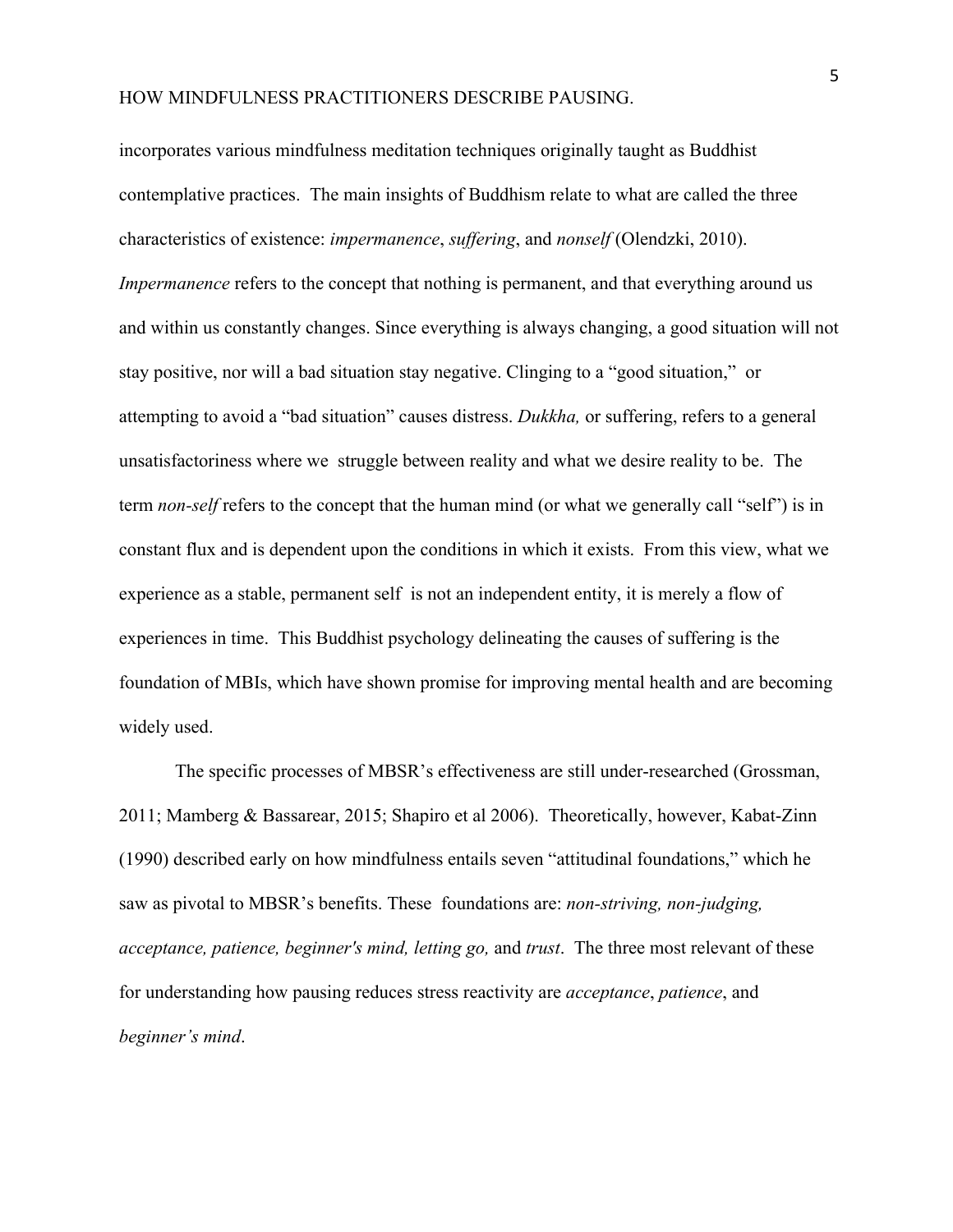*Acceptance* can be described as "seeing things as they actually are in the present" (Kabat-Zinn, 1990, p. 27). For example, when someone is late for work they may rush to work in a panic but will still be late and might endanger themselves or others en route. It would be better to accept in that moment that being late is inevitable, and while not ideal, speeding to work will not change the reality and may indeed add new problems. Typically, rumination accompanies the act of speeding, while acceptance could reduce negative self talk while waiting to arrive.

*Patience*, a related concept, "...demonstrates that we understand and accept the fact that sometimes things must unfold in their own time" (Kabat-Zinn, 1990, p. 22). For example, when cooking one must wait for the ingredients to properly heat and pace oneself accordingly, trying to speed up the process will only lead to undercooked food. In this way, patience refers to staying in the moment, rather than being so caught in a future orientation that we short-circuit the processes leading to our desired goal. *Beginner's mind* is defined as "a mind that is willing to see everything as if for the first time" (Kabat-Zinn, 1990, p. 22). For example, at some point one will feel physical discomfort such as being too warm or in pain. It is easy to react with automatic thoughts and actions at these moments, but by simply being with what is actually sensed, one can adopt a more open, even curious, attitude toward the stimuli.

 In the MBSR program, these attitudes are cultivated through formal meditation practice, as well as the informal practice of bringing mindfulness into everyday life. *Formal practice* refers to the act of meditating during which one attempts to stay present, meeting each sensation as it arises, to develop the seven foundations . *Informal practice* is the act of bringing mindful awareness to everyday situations by fully engaging the five senses and meeting each new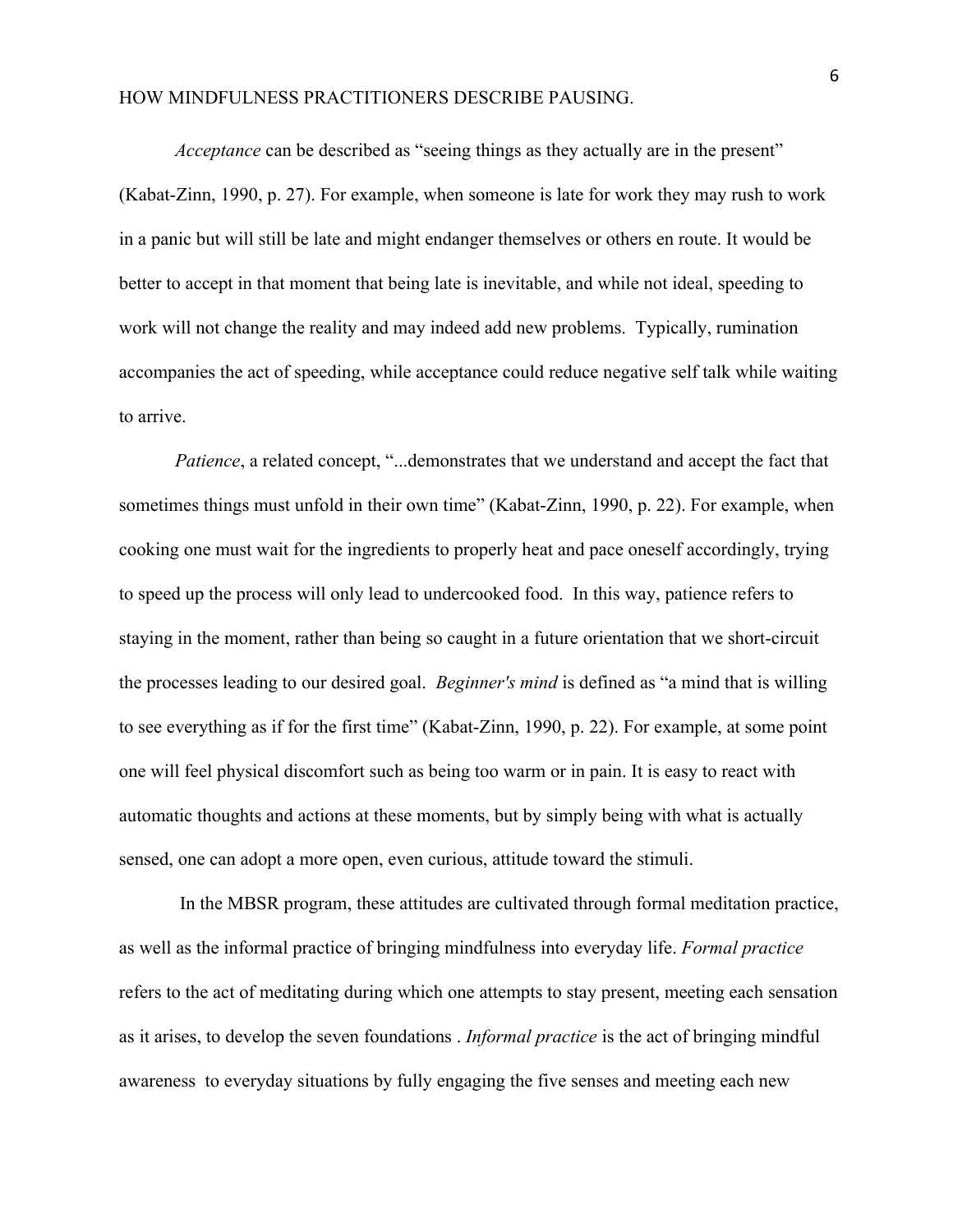moment fully. In a sense, meditation enables practitioners to develop the various attitudinal pillars in stillness and silence, while informal practice enables practitioners to apply those attitudes intentionally, to any stimuli present in their noisy, busy, stressful life.

The goal of MBSR, perhaps counter-intuitively, is not to eliminate stressors or even stress itself, as that would be a form of striving. Striving is goal-centered thinking, or needing something to be a certain way. The stress reduction facilitated by MBSR can be thought of as a side effect of becoming more accepting of any situations, even those perceived as unpleasant or uncomfortable. Kabat-Zinn's (1990) text laid out a way to cultivate mindfulness and employed the concept of pausing . While most readers would understand this sentence and its implicit definition of pausing, it raises the question of what might be happening psychologically (cognitively, emotionally, or behaviorally) to create this feeling "of extra time." In other words, this important phenomenon should be researched directly, rather than using this everyday concept without exploration. It would seem that pausing is pivotal to developing mindfulness, but that, too, has been a challenge to define.

 Western researchers have tried to operationalize the Buddhist concept of mindfulness. Explanations of the key psychological components of Mindfulness have centered around *reperceiving*, *decentering*, *cognitive distancing*, and a more obscure concept, "experiential selfless processing"; these will be discussed in turn. *Reperceiving* was first defined in detail by Shapiro, Carlson, Astin, and Freedman (2006) who laid out three components of mindfulness: Intention, Attention, and Attitude. *Intention* refers to performing actions in a deliberate way. *Attention* refers to being better able to recognize stimuli internally and in one's environment. *Attitude* refers to the way in which something is done. Together these mechanisms facilitate the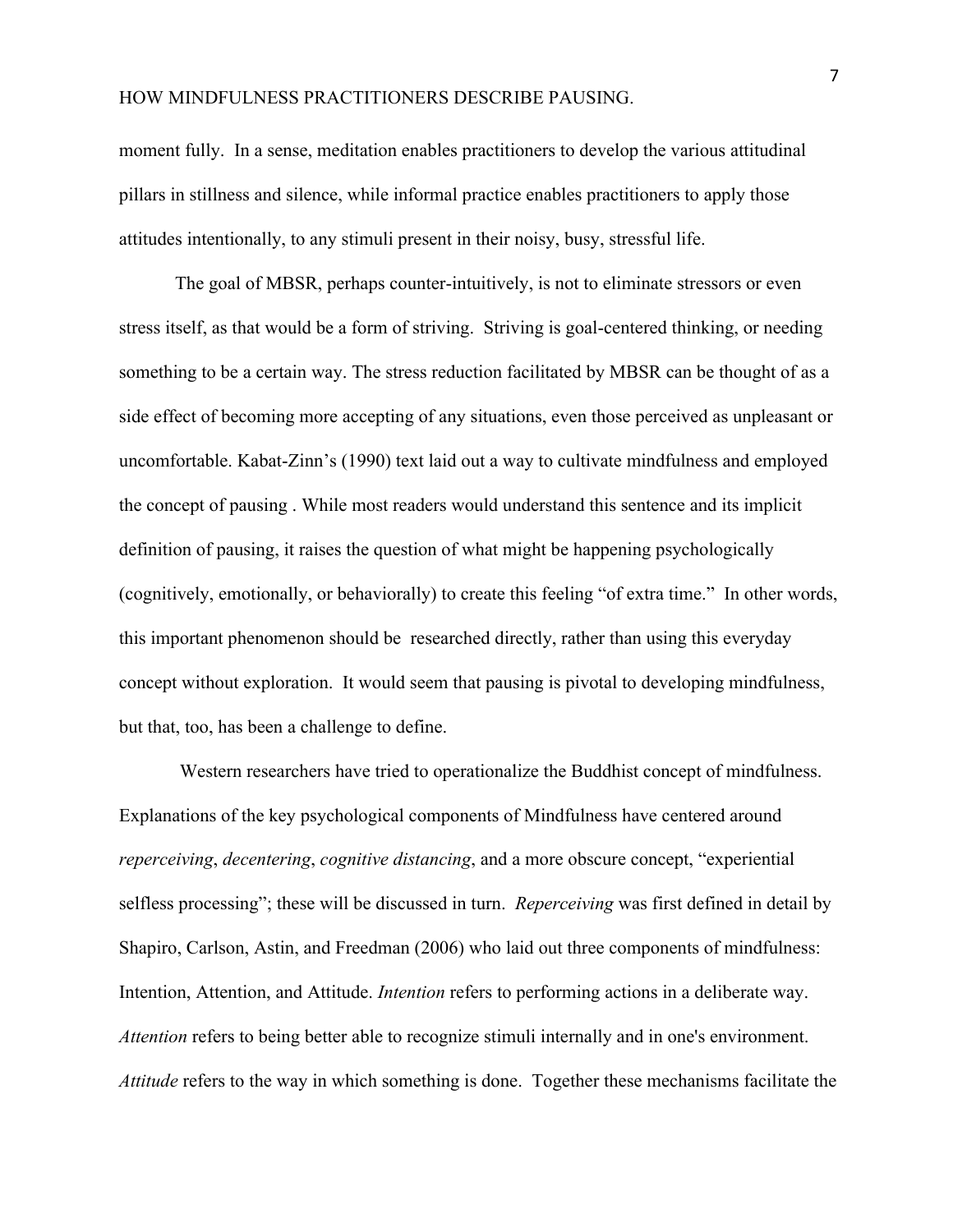ability to have better clarity and objectivity of one's moment-by-moment experiences; in this review they describe a pause as a temporary interruption which allows in-the-moment processing. Within their model, pausing would be considered an aspect of attention (Madonna, 2017).

Similar to reperceiving is the more traditional cognitive term, *decentering,* which is characterized by attempting to see things from an outsider's perspective and realizing your own perspective may not be the full story (Bernstein et al., 2015; Lebois et al., 2015). For example, a stressed person could attempt to see a stressor from multiple perspectives, expanding beyond their own personal perspective. *Cognitive distancing* is yet another way to understand the key psychological effect of mindfulness; here a separation between one's thought and one's emotions is the focus (Bernstein, et al. 2015). For example, in this model, a stressed person would not react automatically to a stressor and instead re-frame the stressor as neutral, not unpleasant.

"Experiential selfless processing" is a relatively new explanation for the benefits of mindfulness and asserts that the key component is a complete separation between one's emotions and a situation (Hadash, Plonsker, Vago, & Bernstein, 2016). For example, instead of saying "I feel anxious" a person would say, "there is a feeling of anxiety arising." That is, rather than asserting a self who is anxious, many MBSR instructors would encourage practitioners to use statements which emphasize the momentary experience. While all of these models may deal with pausing in their own way, only the reperceiving model mentions pausing directly so this will provide the overarching framework for the following study since it most clearly connects pausing as integral to developing mindfulness and reducing stress reactivity.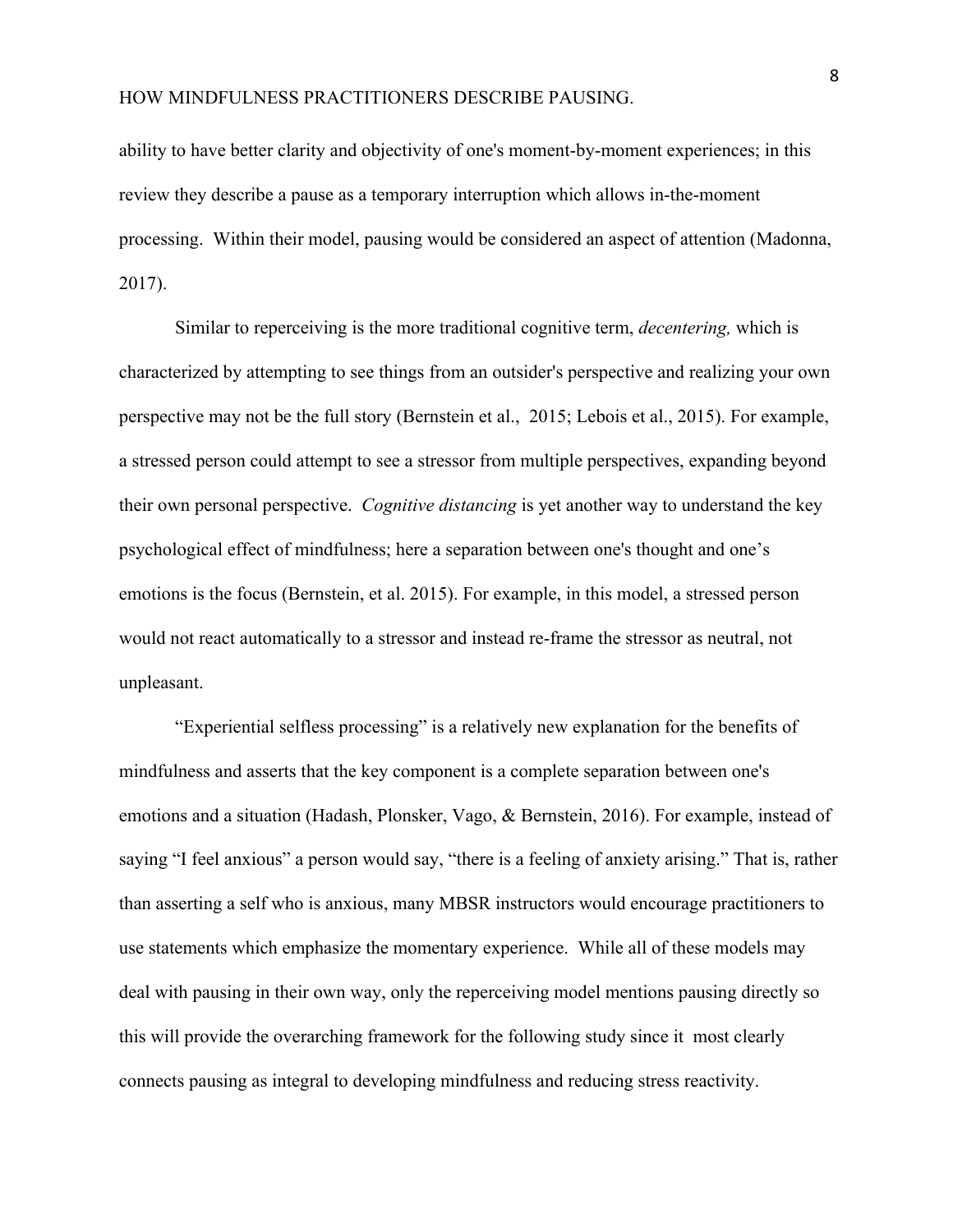#### **Pausing**

Pausing is colloquially understood as an interruption to ongoing action or speech. The Merriam-Webster dictionary (Merriam-Webster, 2018) defines a pause as "a temporary stop." In mindfulness practice, pausing can have a variety of specific meanings. For the purpose of this research study, pausing will be defined as a temporary interruption between the perception of a (usually negative) stimulus and the automatic reaction to the given stimulus. This interruption allows for a more intentional response by facilitating greater cognitive awareness of stress reactivity, which can then be followed by a deliberate cognitive, verbal, or behavioral response, presumably different from the automatic reaction that had begun (Kabat-Zinn, 1990; Santorelli, 2000). Such pausing has been asserted to be advantageous because it is correlated with decreased negative reactions to aversive stimuli (Morone, Lynch, Losasso, Liebe & Greco, 2011), but more research is needed to elaborate this process. Pausing has been treated as an obvious, even taken-for-granted, concept in the scholarly literature. No research was found which studied pausing, or how it can be encouraged, in depth. Pausing is mentioned most by the pioneers of MBSR: Jon Kabat-Zinn & Saki Santorelli. Jon Kabat-Zinn writes:

...bring[ing] mindfulness to a stressful moment, you can see if, in effect, it winds up creating something of a pause, a moment in which it feels like you have a bit of extra time to assess things more completely. By intentionally orienting yourself in this way to the present moment, challenging as it may be, you have an opportunity to buffer the impending effects of a major stress reaction.(Kabat-Zinn 1990, p. 340)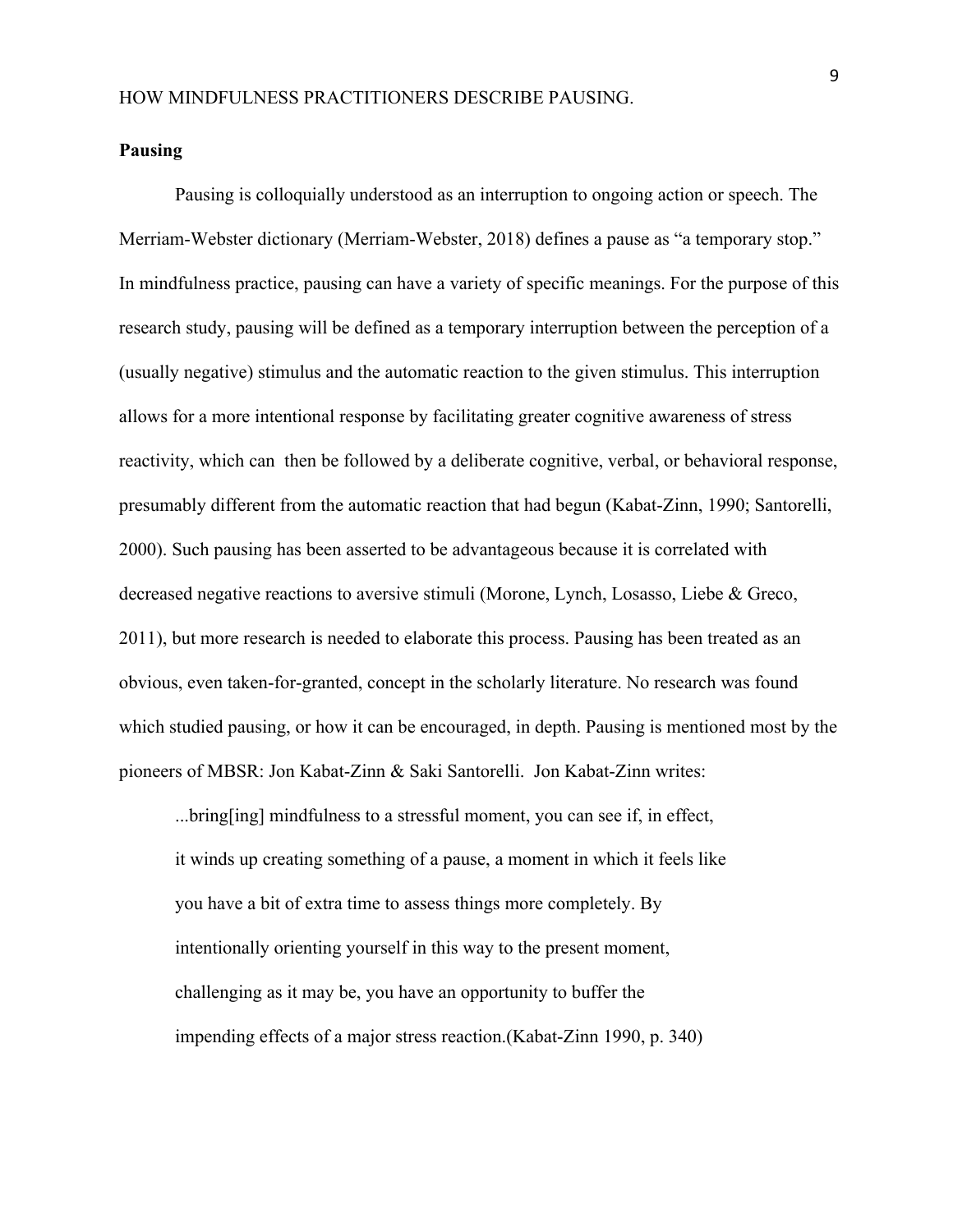This use of the term pause conveys the concept but is not sufficiently defined for research purposes. Saki Santorelli, Jon Kabat-Zinn's successor at the Center for Mindfulness, asserts that pausing is "...the willingness to stop and be present which leads to seeing and relating to circumstances and events with more clarity and directness" (Santorelli, 2000, p. 12). This states more clearly how pausing affects reactivity. However, this definition focuses entirely on end results and does not explain the process of pausing.

Despite this dearth of research and imprecise definitions, psychological inventories (see Appendix A) used to measure practitioners' degree of mindfulness do mention pausing. Here again, the term is used colloquially, assuming practitioners will know what it means. For example, the widely-used Mindfulness Attention Awareness Scale (MAAS; Brown, & Ryan, 2003) alludes indirectly to reacting without awareness and quickly, i.e., without pause, in five separate items. In this way, mindfulness researchers assume that awareness of one's reactivity and the capacity to pause is pivotal to understanding mindfulness, but have yet to define it empirically. Similarly, the Five Facet Mindfulness Questionnaire (FFMQ; Baer, Smith, Hopkins, Krietemeyer & Toney, 2006), uses a synonym for pausing twice and indirectly refers to it in three separate times. These inventories further demonstrate how important pausing is to the larger construct of mindfulness. It is necessary that research address this lack of operationalization by studying pausing directly. To achieve this goal it was necessary to select a qualitative methodology, Grounded Theory.

## **Grounded Theory**

The study presented below utilized Grounded Theory (GT), a methodology that examines in-depth reports of first-person, subjective experience to describe a phenomenon in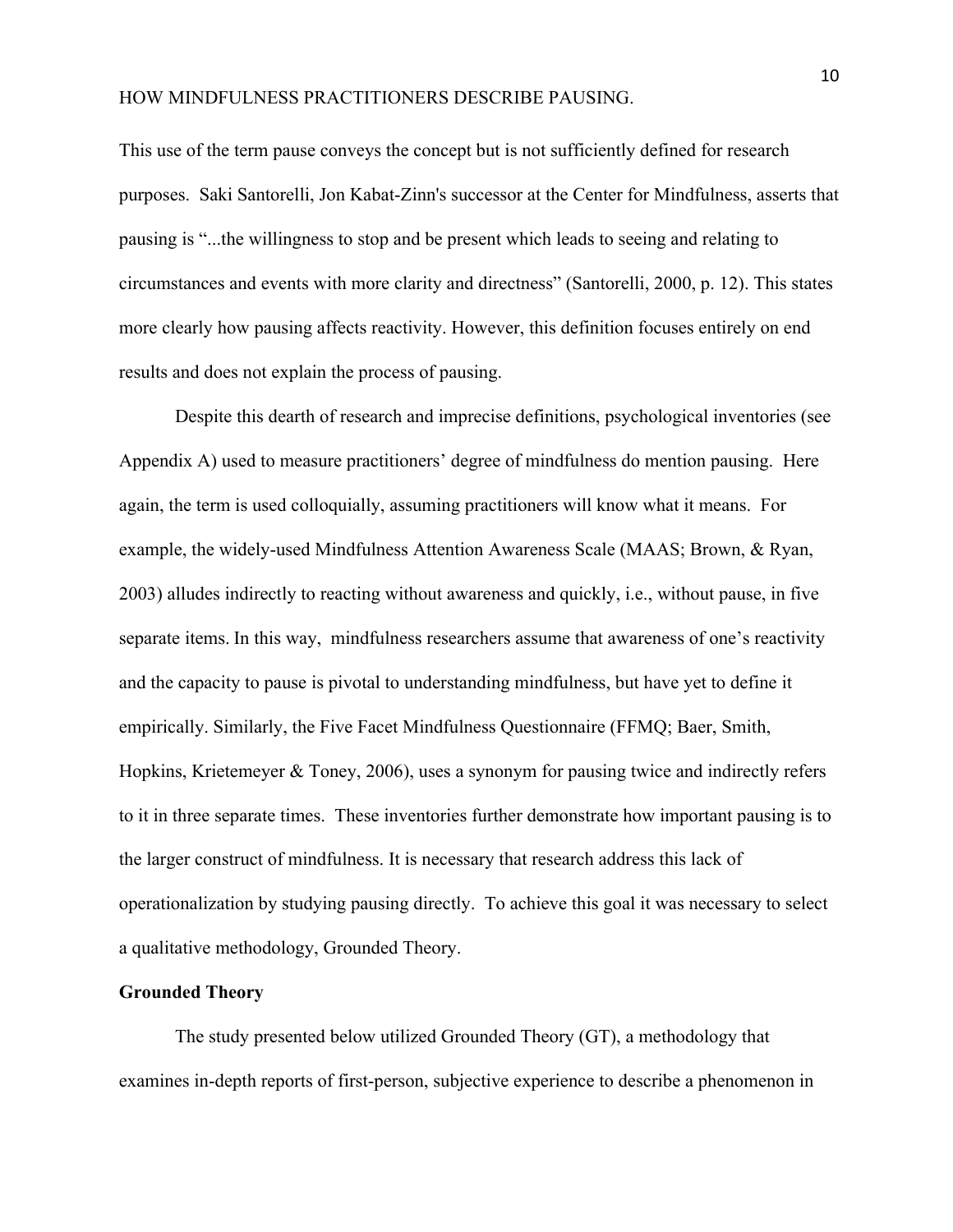detail. As Grossman's (2011) argument asserts, many attempts to quantify mindfulness have led to a misunderstanding of what mindfulness is. This is one of the reasons for utilizing not only a qualitative approach, but the GT methodology in particular, since it derives categories from participants' talk, instead of forcing their statements into a preconceived set of categories. Quantitative studies, in contrast, tend to reduce richly complex subjective experiences to simplified variables in order to measure, compare and establish relationships between them. GT is a descriptive, rather than comparative methodology. GT enables the researcher to closely examine the participants' accounts as indicators of how the phenomenon is experienced in everyday life. This approach is better able to identify a comprehensive description of pausing. Since little is known about how mindfulness practitioners experience and utilize pausing, there are no clear variables to measure or manipulate quantitatively at this time.

 GT researchers carefully transcribe participants' talk then analyze small segments of the transcribed data to identify all thematic content relevant to the research question. In quantitative research, a hypothesis must be conceptualized prior to collecting the data so that it can be disconfirmed. In contrast, GT entails ongoing interaction between the data collected and developing interpretations of participants' meanings, so as to best represent that data. Data collected using this method must be interpreted. The interpretation process begins with the researcher carefully detailing how a phenomenon is discussed in the transcripts, these notes are called memos. Memos are then utilized in the creation of theoretical categories that stay with the descriptions of what was discussed by the participants rather than fitting them into a preconceived category or basing them on how many times they were repeated (Charmaz, 1995). GT fosters rich understanding of what the data is depicting, rather than being constrained by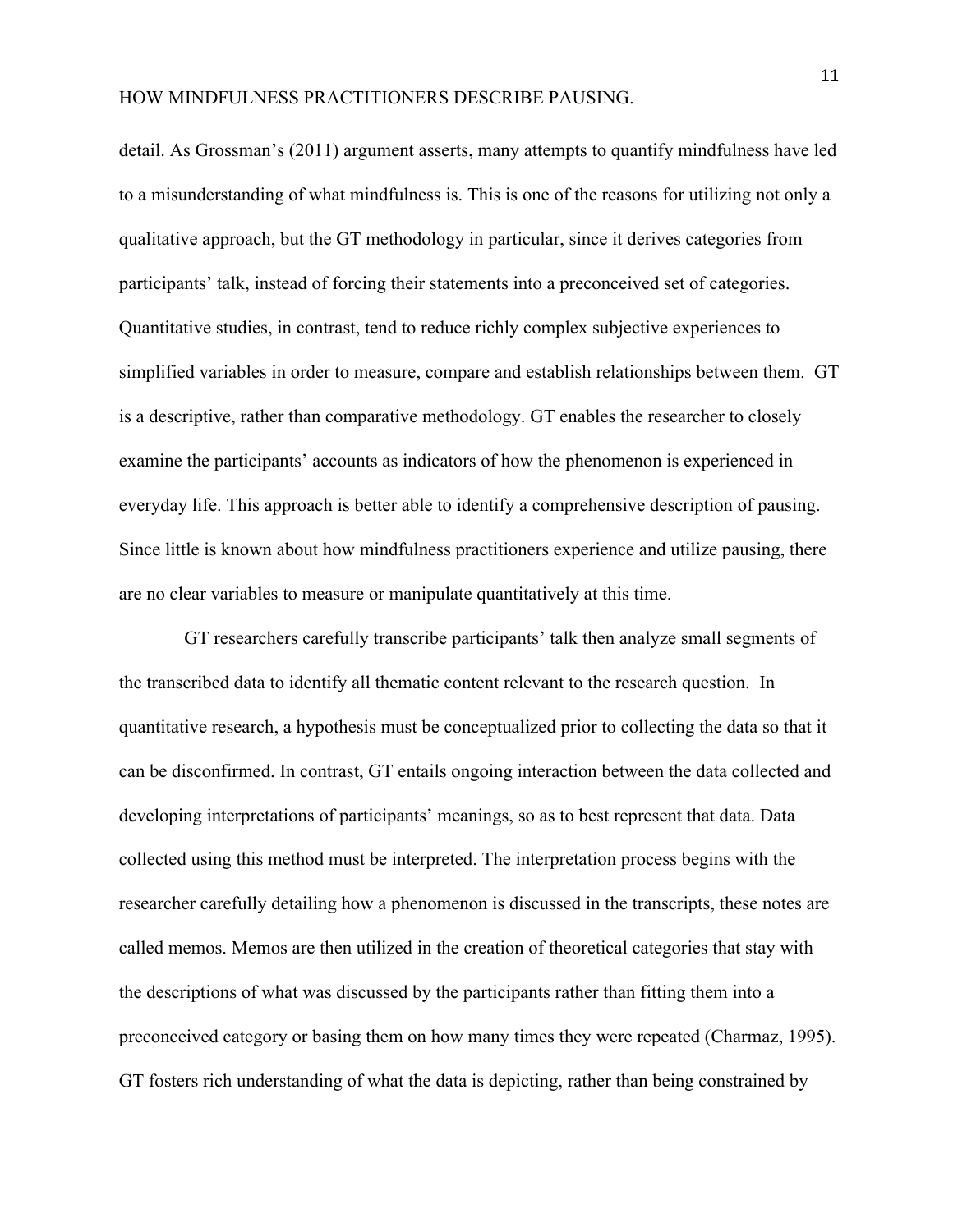what the researcher initially expected it to depict; in this way, the researcher's own assumptions can be called into question.

The GT method begins with reading through each interview transcript carefully. The researcher will distinguish segments, breaking the mass of data into manageable units, in order to stay close to the data. These manageable units are called discursive turns (DTs), which is easily marked every time a new speaker begins to talk. The first process of coding, called open coding, is contingent on the transcript of the interview being as clear as possible, which means the researcher must include breaks in speech and other discursive features. Each unit is carefully coded for all the ideas it contains (Charmaz, 1995). For example, if a participant describes a time they felt road rage, a researcher may label this DT with the code, "anger." Once the data is completely coded, the researcher begins a second process called focused coding, which entails the systematic creation of memos for each DT. Memoing allows the researcher to take a step back from the participants' coded talk, beginning to interpret themes which can be identified across multiple participants' data. The fundamental components of Grounded Theory (open coding, focused coding and memoing) made it an ideal method for this study, which aimed to clarify how the concept of "pausing" is understood and utilized by mindfulness practitioners. The research question developed to guide this process was, "How do MBSR practitioners describe pausing?"

#### **Method**

This project builds on a larger study (Mamberg & Bassarear, 2012; 2015) which conducted semi-structured interviews with former MBSR practitioners and utilized a Grounded Theory model to analyze the transcripts. The overall study's purpose was to understand how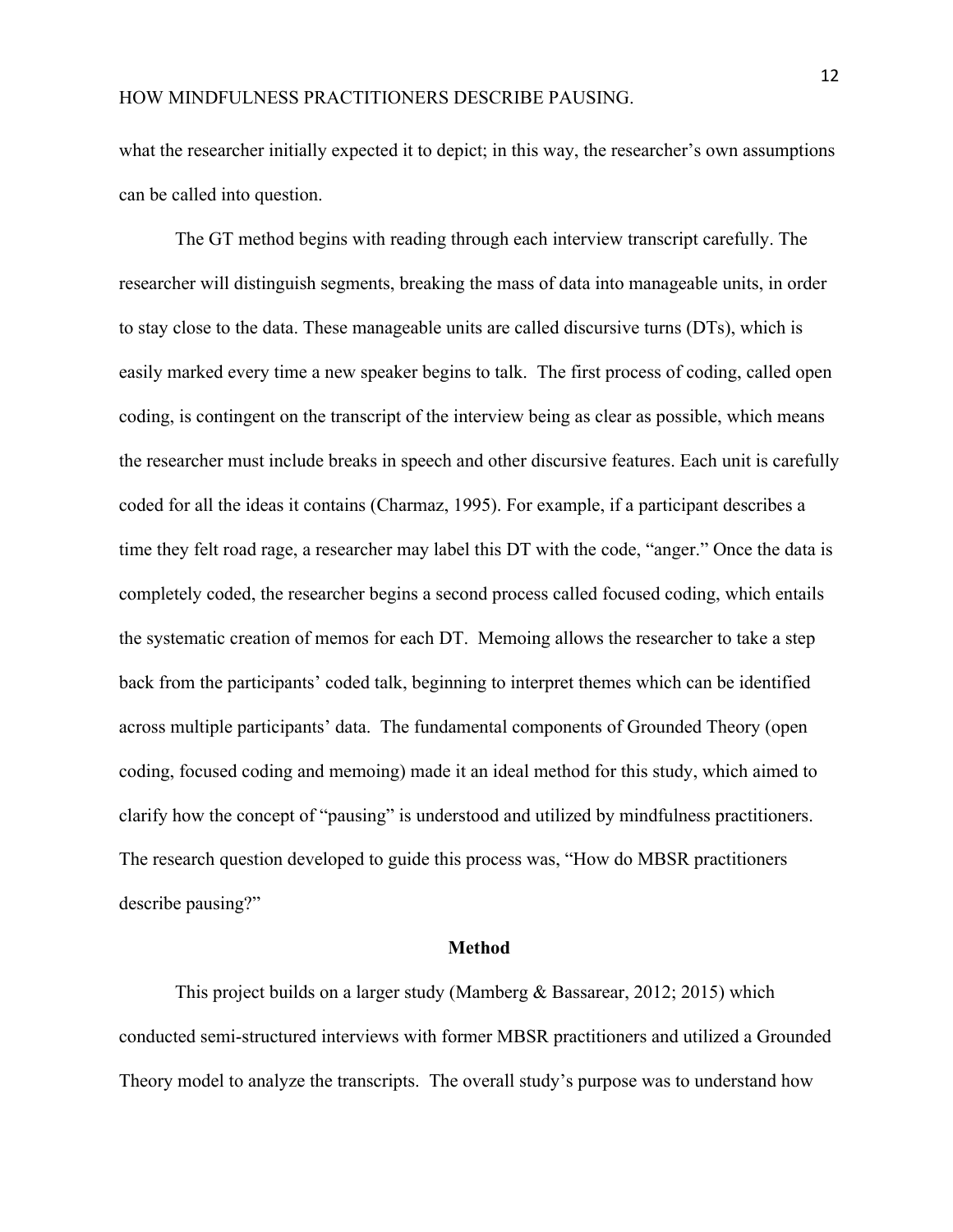they described learning to practice mindfulness. The present study focuses on the portion of that data set in which participants mentioned pausing in any way.

#### **Data Obtained**

The participants were students, faculty and staff at a small New England college who had indicated a willingness to be contacted for research purposes, all of whom had previously completed the 8-week MBSR course with Dr. Bassarear (one of the co-investigators). Of the participants  $(N = 20)$  interviewed, seven of the participants were male and 13 were female. Participant ages ranged from 21 to 62 (average age: 39.6) years old. Nine of the twenty participants were students, eleven of the participants were college staff (10) or faculty (1).

**Interviews.** Dr. Bassarear conducted hour-long, individual semi-structured interviews, containing ten questions and various follow-up prompts. He conducted the interviews because his prior experience with participants was expected to increase participant's comfort, while his shared knowledge of the class was expected to help him elicit full elaboration of their experiences. The study was approved by the Institutional Review Boards (IRB) of both Keene State College and Bridgewater State University, participant confidentiality was ensured. Demographic data were kept separate from all other data and secured using a password-protected Microsoft Access database. All participants were given a pseudonym and any identifying information was changed in transcripts, to assure their confidentiality.

**Transcriptions**. The interviews were transcribed using typing conventions to capture every span of silence, laugh, and sound the participants made to assure that the data accurately portrayed not only what the participants said, but how they said it. These discursive aspects are sometimes referred to as meta-linguistic features. This meticulous transcription is particularly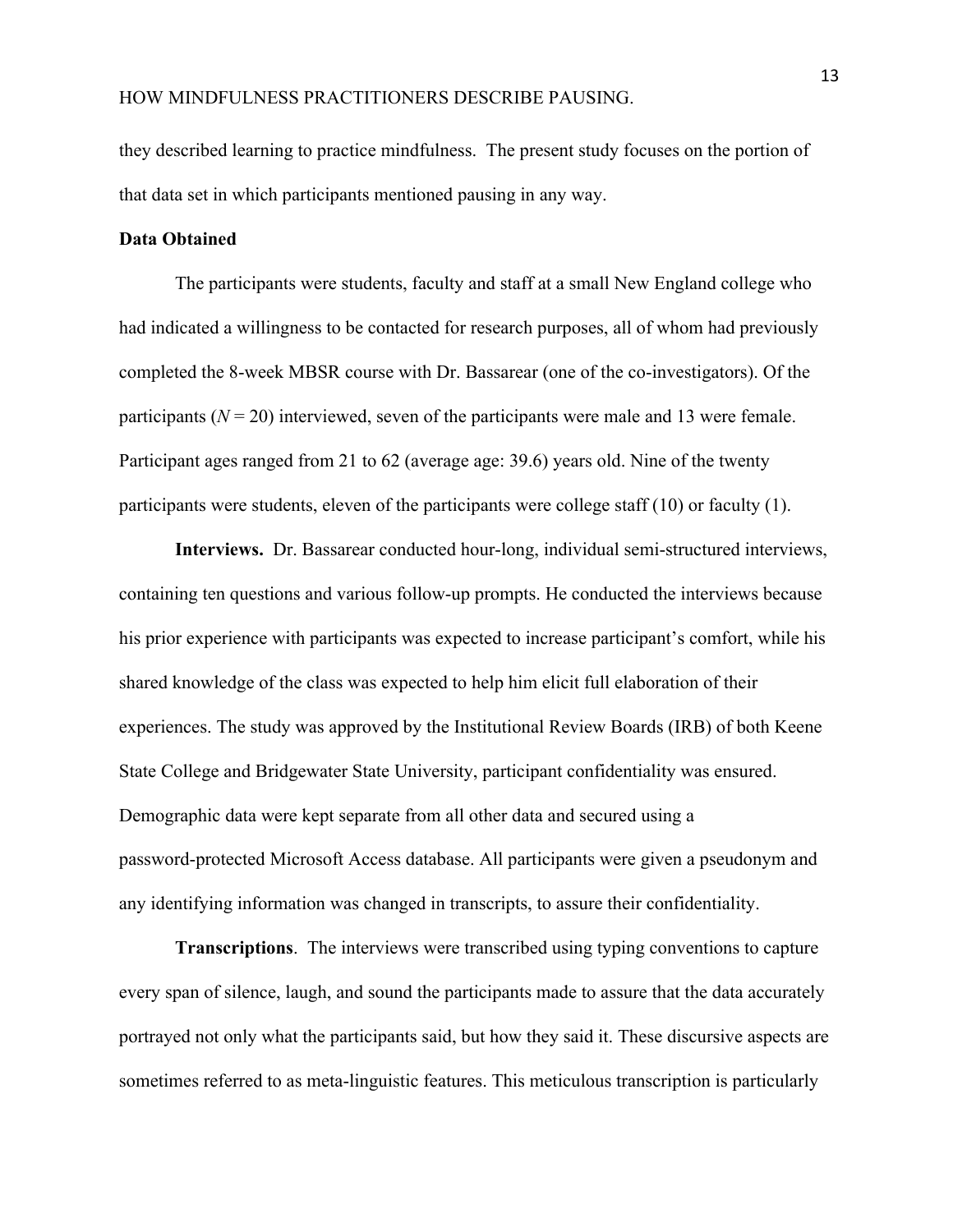important for the given study since talk about pausing may also feature actual pauses in interviewees' speech, which can be captured in text by recording timed silences (see appendix B). Once the data was transcribed for the main study (Mamberg & Bassarear, 2012, 2015), it was then uploaded to Atlas.ti, a qualitative software package, so all content could be analyzed, turn by turn.

#### **Data Analytic Procedures.**

Analysis entailed two distinct processes: open coding provided the basis for the focused coding used for this project. The open coding process, conducted by the other principal investigator and my predecessors in the lab, captured all content, while my focused coding was based on a subset of the data that mentioned pausing.

**Open Coding.** Open coding of the transcribed data was scrutinized by several trained raters who assigned content codes to each discursive turn. The researcher then labeled all content of each speaker's turn, as fully as possible so that each DT may be tagged with numerous content codes. For example, "I just need to cool my head, and re-examine my predicament" wasa DT coded as "reactive" "reperceive" and "cognitive." To establish inter-rater agreement, each coder used a different database in Atlas.ti, to prevent their being impacted by seeing each other's codes. Each coder independently coded ⅓ of the transcripts. Upon comparison, any disagreements between raters were resolved through discussion until a consensus was reached. This initial open coding process yielded a total of 993 content codes applied to 1,873 DTs.

**Focused Coding.** Once rater agreement was reached, focused coding was used to address specific research questions (Cormier, 2014; Field, 2015; Madonna, 2017; Schubert,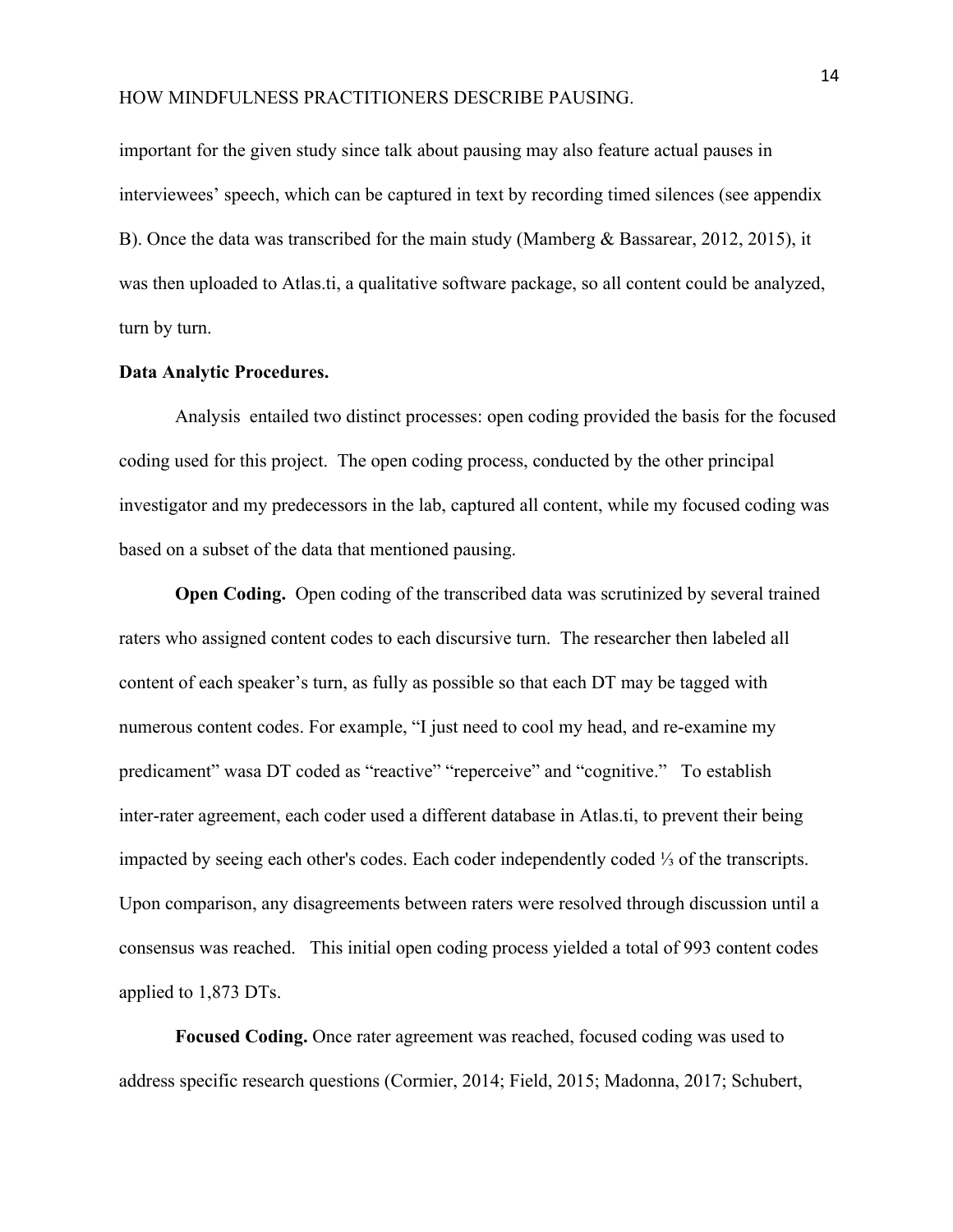2013). The present study began with focused coding, the process of using one's research question to guide the selection of data, based on relevant content codes, then identifying thematic categories across all DTs, across all participants. The first step was to narrow down the data to just that which was coded as related to pausing or failing to pause. To identify which codes were most associated with pausing I began by reviewing all DTs labeled with the following codes: *autopilot, anger, anxiety, breath, breathe, bufferzone, detach, distance, habit, impulse, nonreactivity, panic, pause, reactivity, rumination, space, stepback, stop, stress, and worry*. These codes familiarized me with the data and prior coding to get a better idea of what codes would be most associated with pausing. From this larger group of codes, I identified using the codes more specific to pausing: *anger* (41 DTs)*, autopilot* (15)*, detach* (10)*, distance* (6), *pause* (51), *reactivity* (82)*, space* (5), and *stepback (6).* This lead to a tentative data subset of 176 discursive turns, which was still overly inclusive. Of these 176 DTs, 89 did not actually describe pausing, only 87 were deemed relevant to the research question, these became the final data set for the current study. These DT's were then memoed based on the varying ways participants described pausing and how they used it. The memoing process then allowed me to identify emerging categories.

#### **Analyses**

The final 87 DTs selected were read carefully and memos made as to how each related to the guiding research question. Memos were then reviewed and refined to identify common themes which generated two main categories: *Taking a Moment* and *Taking Some Space*. These categories were identified based on the type of pause described by participants. The *Taking a Moment* category utilized pausing in a temporal sense, meaning it facilitated time passing before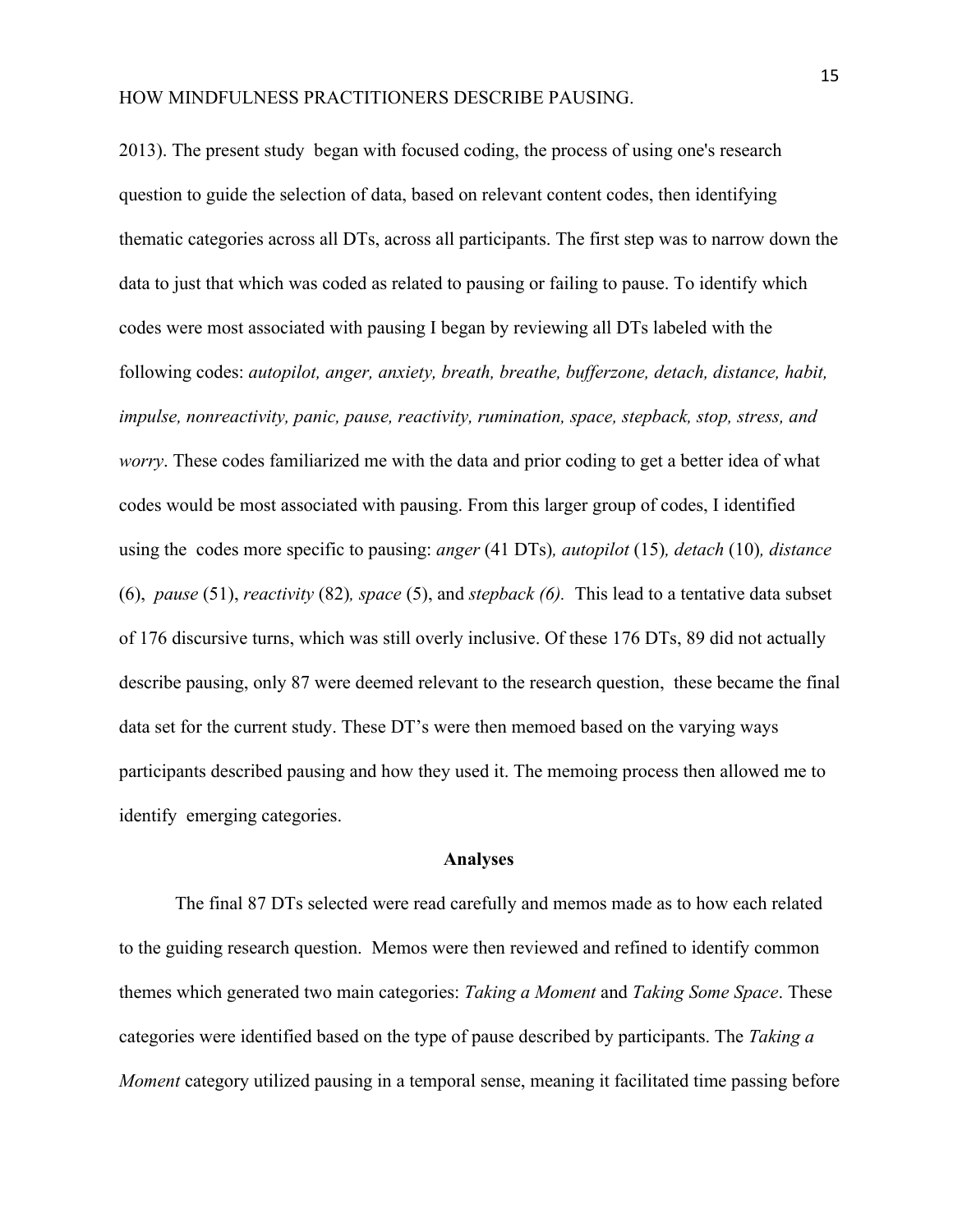reacting. While the *Taking Some Space* category utilized pausing in a spatial sense, meaning it facilitated a buffer zone before reacting. Within each category, two subcategories were identified. Two clear thematic categories emerged from the data *Taking a Moment* and *Taking Some Space*, each of these will be defined in the analyses below.

#### **Category 1: Taking a Moment**

*Taking a Moment* was defined as a temporal buffer between internal or external stimuli and the participants' responses to them. This category encompases 55% (48 of the 87 DTs), all of which discuss moments that they were able to take some time to get ahold of the current situation. Participants discuss this process in terms of a temporal metaphor. This category is further broken into two sub-categories: *Suspending Reactivity* and *Recognizing Habituation*.

**Category 1a: Suspending Reactivity.**  *Suspending Reactivity* is defined by allowing some time prior to responding to stressful stimuli. Some DTs mention a specific anchor which participant turned their attention to during the pause. Some DTs discuss how letting time pass enabled the participant to feel an immediate reduction in reactivity. This subcategory consisted of 44% (38 of the 87 DTs). An example was when the participant Bella says,

 I think I I believe that the stopping and being mindful makes almost everything better cause cause if it's a really good experience you go deeper richer you're going to go more into it if it's a horrible experience (.) you can break it down a little bit (.) and make it less horrible (3) and if it's a (6) and if it's just day to day stuff THEN it helps me  $(8)$  it helps me take that pause and say  $\langle$ vc $\rangle$  wai -- wai -where was I going with this?  $\langle v \rangle$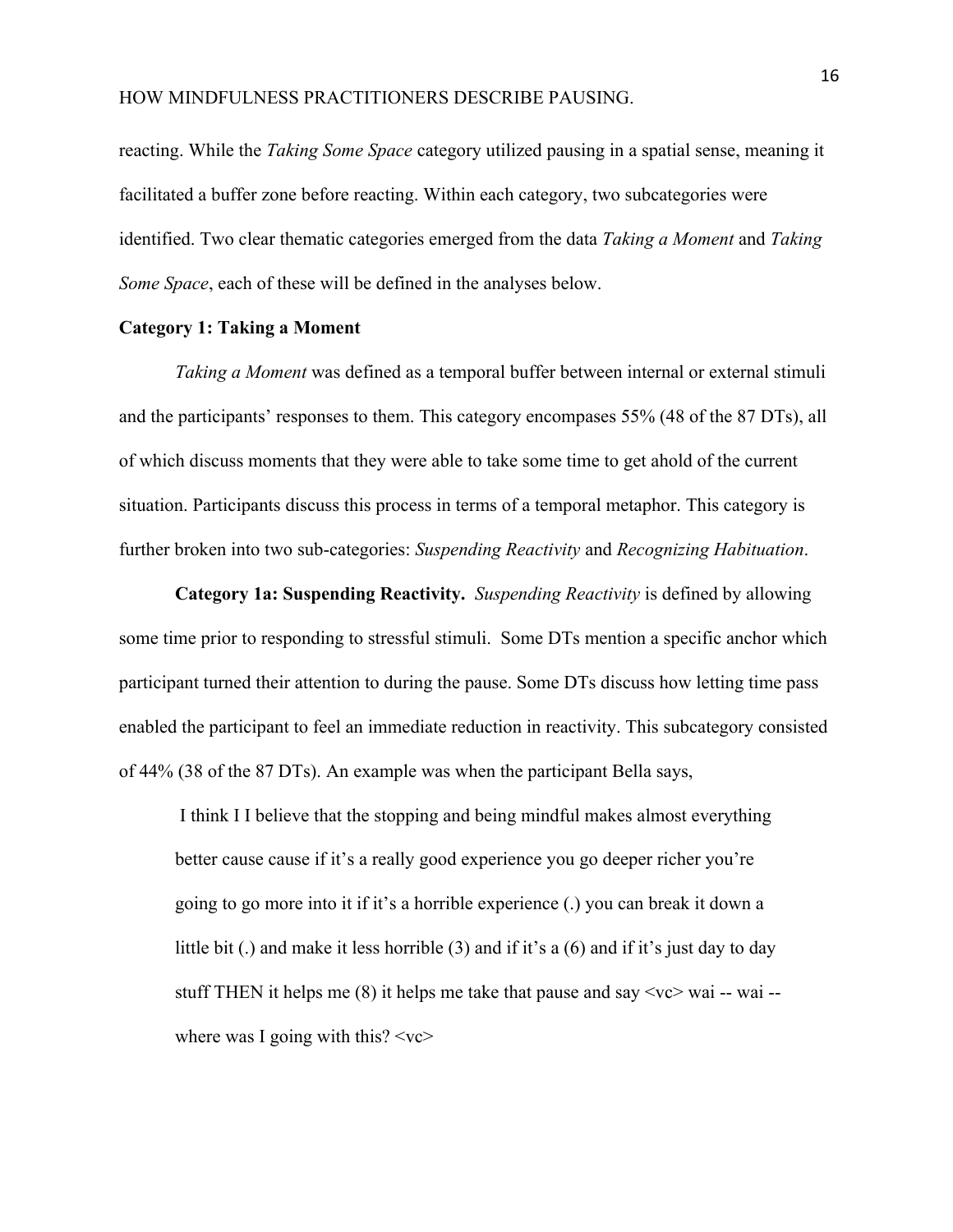What makes this quote an example of *Suspending Reactivity* is the use of stopping or pausing to decrease stress and reactivity. The participant here gives an insightful glance into what she experience during a pause. Pausing is not about procrastinating the inevitable nor seeing the world with rose-colored glasses, it a way to become more conscious about one's actions and making obstacles more manageable. This point is further elaborated on by Patty when she says,

...so I think that again I've built an awareness of clearing my mind whatever that might be it might be a big breath it might be stopping for a moment to refocus but that has been since the class as well…

This quote further elaborates how some people use a deliberate focus on the breath to come back in the moment in a less reactive manner. Here, the participant does not deny the reality of her emotional state; she is not avoiding her feelings, instead pausing brings clarity to 'refocus' and deal with the problem head on.

**Category 1b: Recognizing Habituation.**The second subcategory of *Recognizing Habituation* is defined by recognition of our process to become unaware of certain repeated stimuli. This subcategory was made of 11% (10 of the 87 DTs). This reduction in habituation leads to a self-reported increased awareness. Habituation here is used in the psychological sense of the word, meaning a process of becoming unaware of certain stimuli when they are repeated often or long lasting (e.g., becoming nose blind to how your house smells). Participants mention becoming aware habituating in a couple of different situations, mainly in times there was a negative perception or a positive perception to which they had become habituated. An example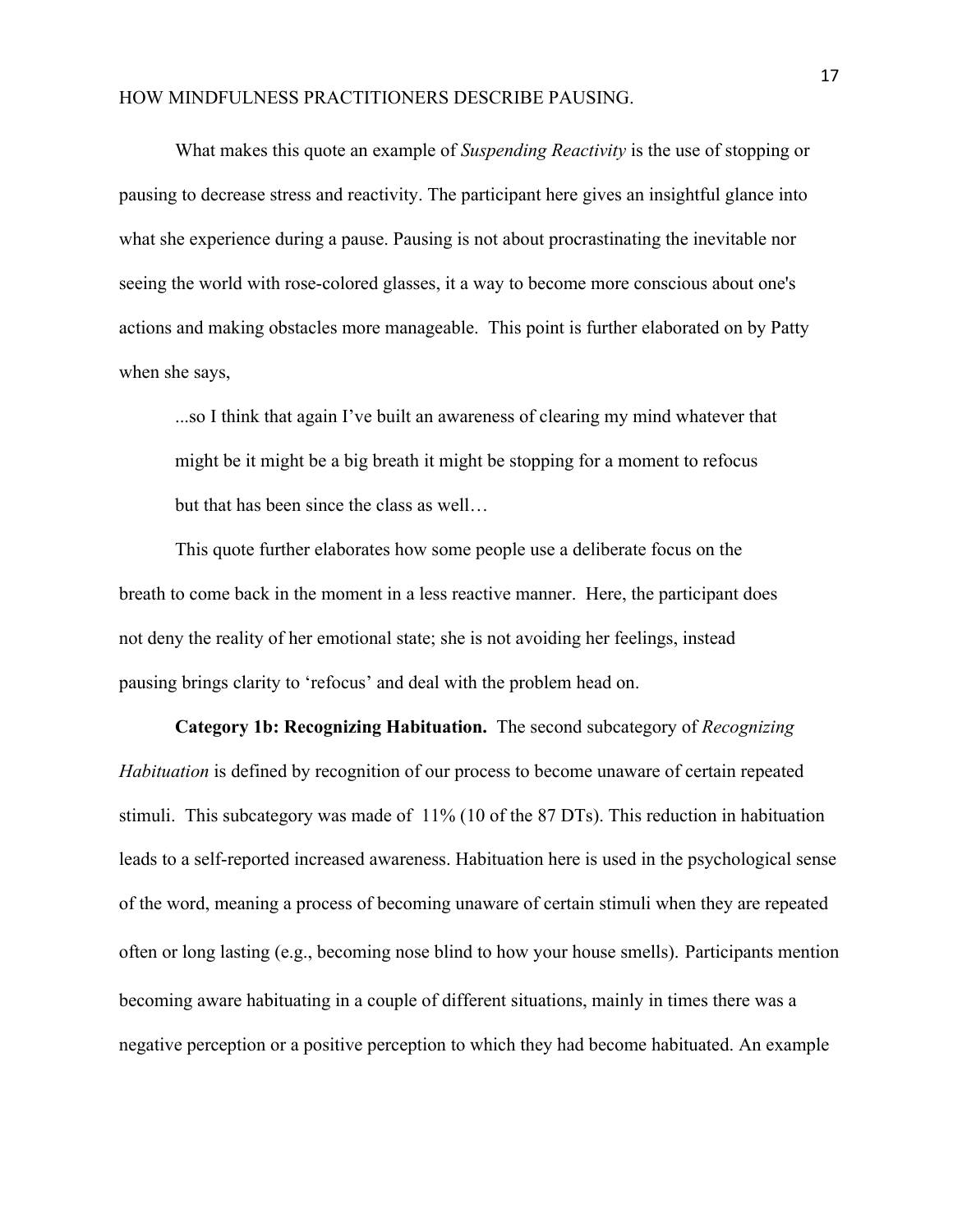of a negative perception being habituated can be seen when participant Jordan discussed dealing with unpleasant events,

I think REALLY (.) even though I have some other questions that have bubbled up AROUND that I think that THAT provided an excellent foundation of which to at least stop (.) recognize what's going on? Kind'of like a stop drop roll thing (h) that it's like  $\langle v \rangle$  Okay I'm on fire I'm (.) rum::inating I've got a lot of emotions rolling right now. Stop for a second. What are you feeling?  $\langle v \rangle$ Anger anxiety an::d fatigue. Okay. Focus on those now! Y'know analyze investigate and then eventually try to feel a::nd I've got to a point that I feel like it's separate...

In the form illustrated by Jordan he recognizes that he has become habituated to his emotions and uses this knowledge to gain greater clarity of the topic. Another example of this category is demonstrated by a positive perception being habituated. For example, participant Bella details this,

Bella: OHH the stopping and appreciating the outside...

Interviewer: mmhm

Bella: there's there's the (2) I'm sure this is from your class… and I probably m::orphed a little bit, the hear five things taste five things and smell five things, feel five things

Interviewer: that wasn't from our class but it fits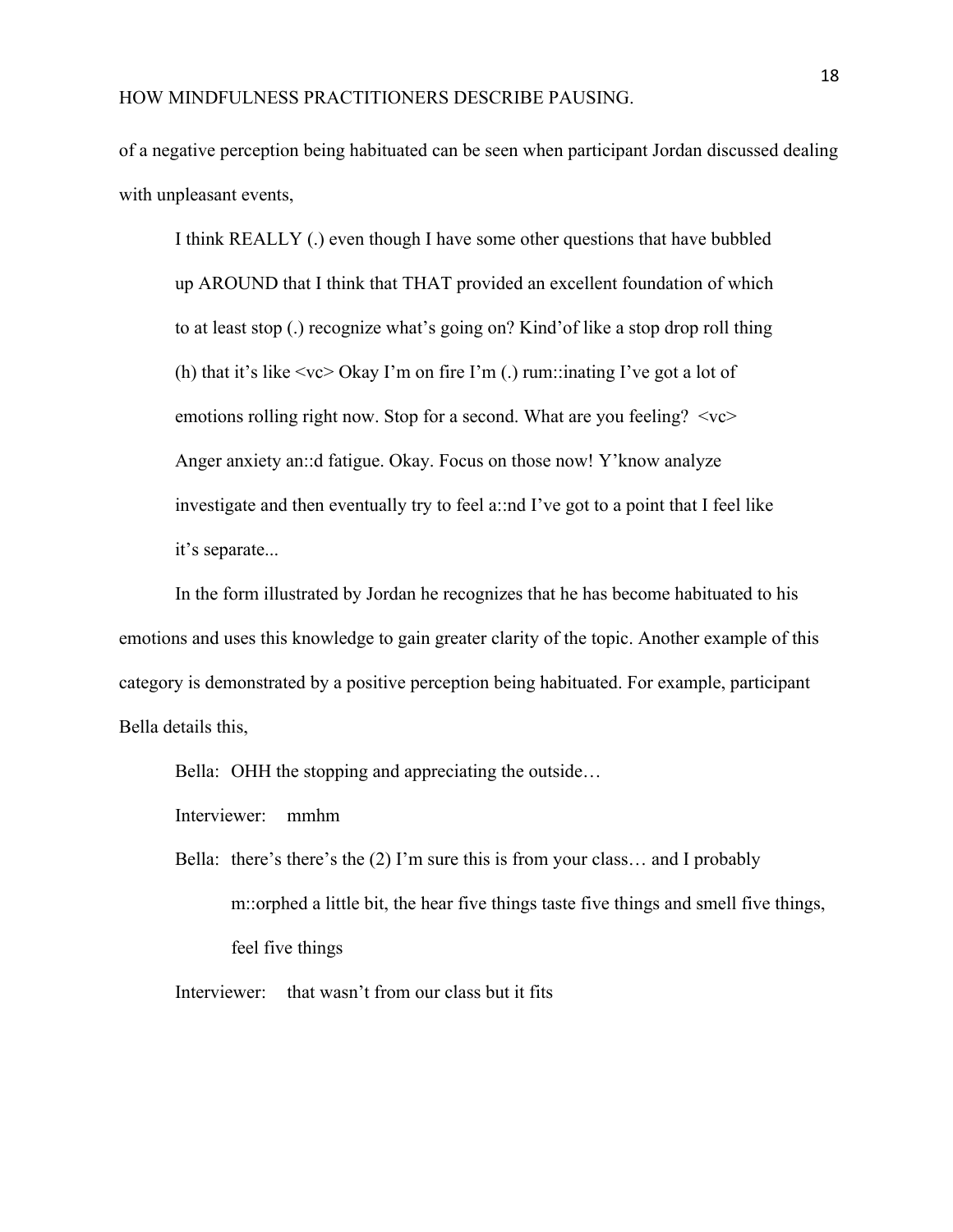Bella: or something just so when I'm on a walk or something or just to stop and can I can I identify? Maybe it's not five. Three different sounds three different smells three different (2) uhmm going through the different sensations Here Bella discusses how being able to take some time to notice sense perceptions facilitates

her ability to meet the present moment in a mindful way. So we can see here that not only do people discuss the use of pausing with gaining clarity to negative perceptions, but also positive perceptions we may be too habituated to realize.

#### **Category 2: Taking Some Space**

The category *Taking Some Space* is defined as statements in which participants altered their idea of a stimulus and created perceived separation between this internal or external stimuli and subsequent responses. This category had a total 30% (26 of the 87 DTs) and is made up of two subcategories, *Disconnecting* and *Reframing*.

**Category 2a: Disconnecting.** *Disconnecting* is defined as detaching from one's reactive mindset. The participants describe creating space between themselves and their reactions. This category had 13% (11 of the total DTs), an example can be seen when the participant Paul says,

and-- and so maybe detached came to mind because some of the the power of stepping back is being less attached to the particulars of what's happening…

The participant here uses a spatial metaphor to become less affected by incoming stressors and this allows a better understanding of the moment. While becoming too desensitized may seem like avoidance or invalidating their own perception of event, but the participants do not describe dismissing there previous mindset. They just describe not letting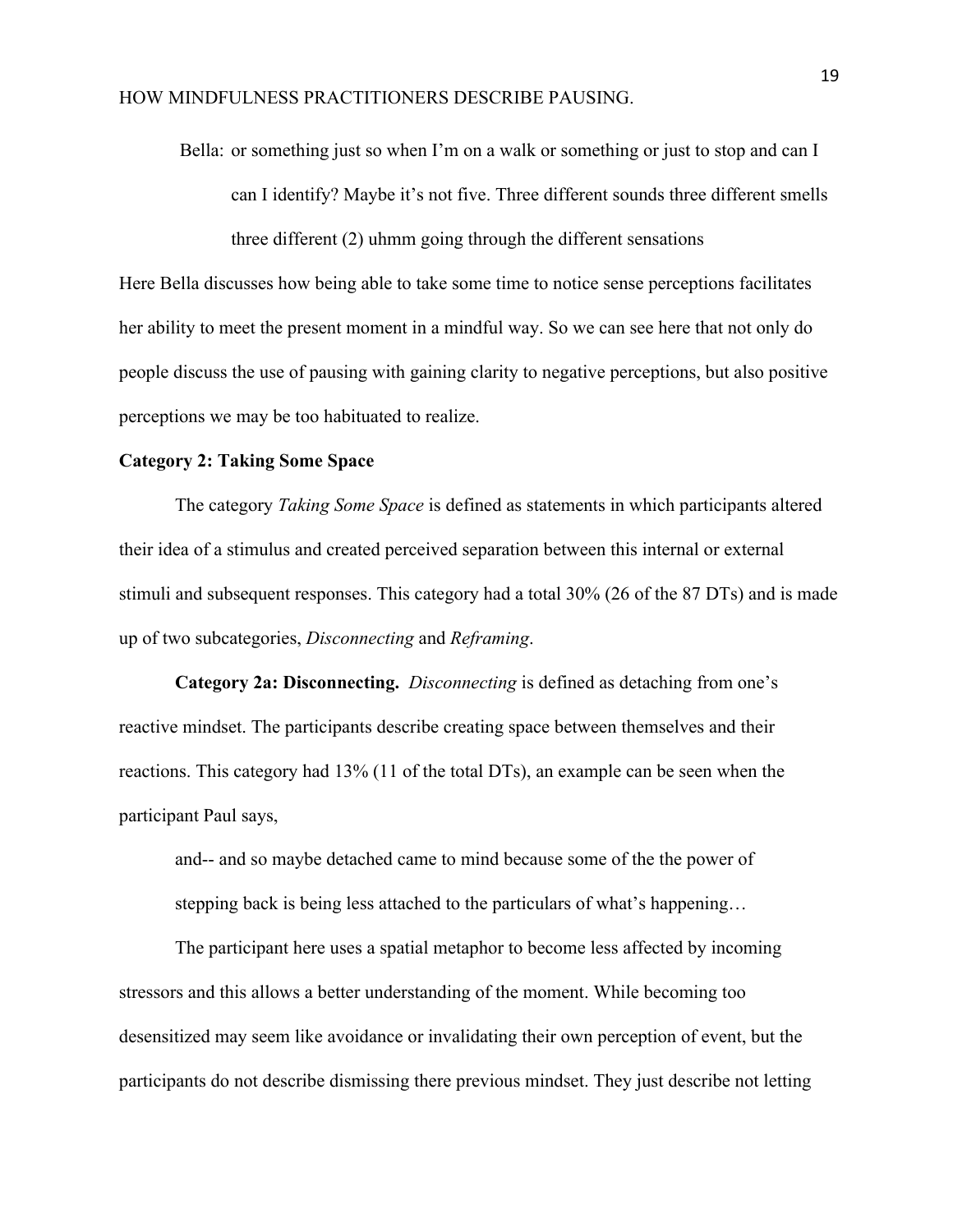that mind set trap their views and actions. This process is further highlighted when participant Kent says,

what it (.) what it means to me is that I don't have to give that thought or that emotion um its head that I don't have to then um get caught up in in that

Kent describes this process of desensitizing the initial percepception of the stressor so he will not be trapped by it. This portrayal characterizes the sub-category of mainly dealing with reactivity via desensitizing oneself to the stressor.

**Category 2b: Reframing.** *Reframing* is defined as creating a new perspective. This is reported to be done by creating a space between oneself and stimulus just enough to get a more clear and less reactive idea of stimulus. This category had 17% (15 of the total DTs), an example of which can be shown when participant Jordan says, "So It's sorta like y'know that nanosecond allows you to see  $\langle v \rangle$  Oh I have CHOICES  $\langle v \rangle$  rather than just the automatic way it allows you to SEE another possibility." The theme of this category is how participants use pausing to find alternative paths from which to choose. In this case Jordan does mention time, but it is this time that facilitates a special widening of perspective that facilitates the creation of a new perspective. This meant realizing that not reacting was a choice he could make. Another participant Samuel details this process,

n'yeah and you can and definitely helps you from just banging your head into the wall over and over and over again kinda take that one second to STOP and be like oh! maybe I should do this you know like the - for some reason I just thought of a uh Gary Larsen cartoon where it's like the school for the gifted and the door says pull but the guy's like leaning up against it pushing on it.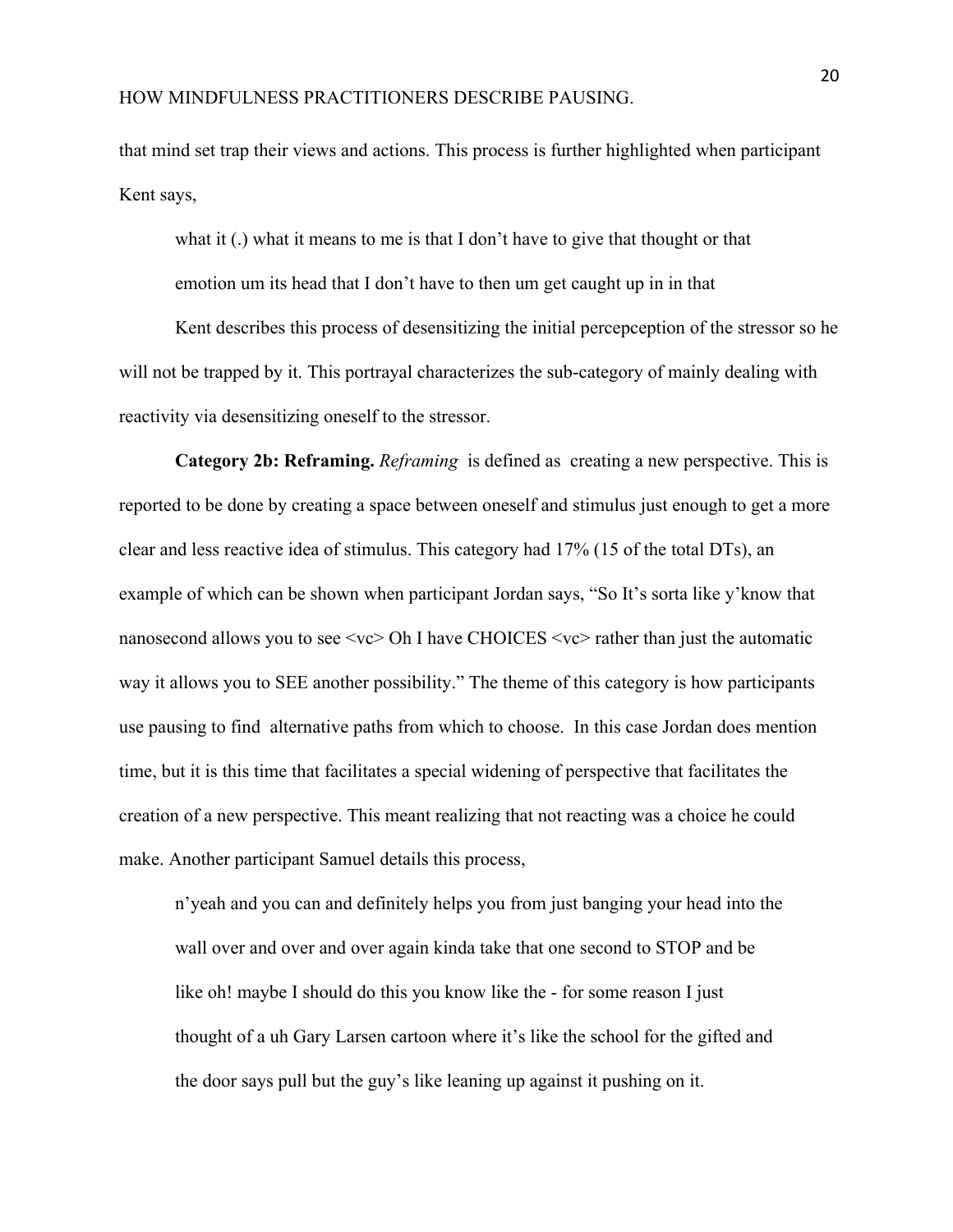This further illustrates how participants are able to see choices stemming from a reactive state. The importance of this is sometimes people get in their own way. This is in part due to the tendency to become unaware how many choices are available and instead reacting to certain ways, despite their being clearly ineffective. For example, suppose someone is in a heated argument with a loved one over something trivial. It is far more likely that they will become reactive and say mean things to one another in their reactivity than to maintain a diplomatic argument. Participants report these spatial metaphors of pausing as helping them to become aware of other ways to respond.

All of these forms of pausing help clarify the definition of pausing and how it relates to mindfulness. Given the categories developed by this focused coding, we can now expand our definition of pausing to a temporary interruption between the perception of a stimulus and the reaction to the given stimulus which may be described as temporal (time out) or spatial (widened perspective).

#### **Discussion**

Originally, when focused coding began, I expected that participants would discuss the timing of pausing rather than how they paused. I presumed participants would discuss when they paused in their reactive process, times they forgot to pause until it was too late, or times they did not pause at all but later wished they had. When Kabat Zinn and Santorelli discuss pausing, they mainly mean what was identified in this study as *Suspending Reactivity*. There was no indication by previous theorists that there may be more types of pausing, or that it could function in multiple ways The chosen methodology of Grounded Theory allowed the participants' reports of their experiences of pausing to be heard clearly, contrary to my initial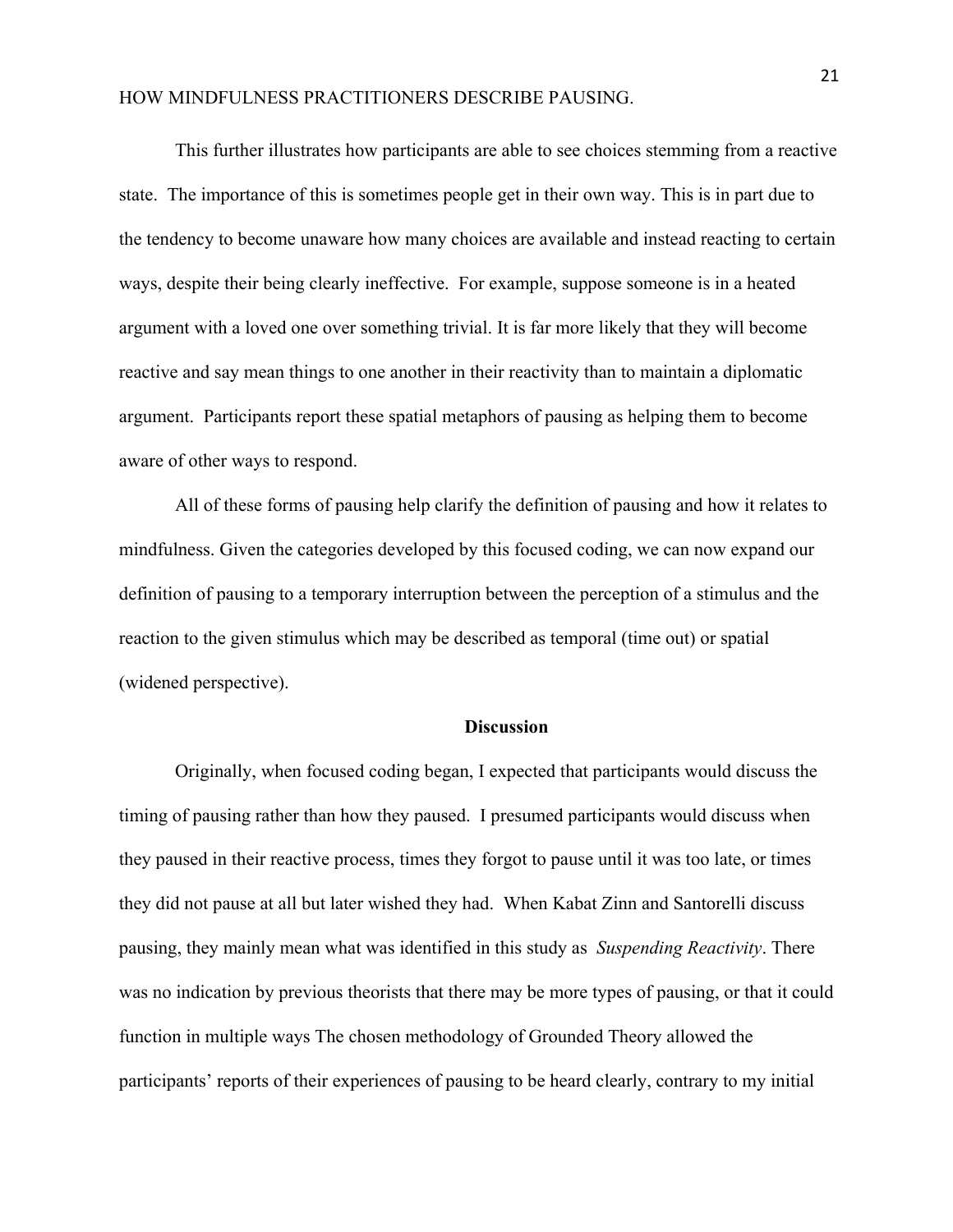expectations of some sort of sequential depiction of pausing. A quantitative methodology would have imposed categories prematurely, rather than allow such an in depth understanding of this under-studied process. While another qualitative approach may have not allowed me to work with transcribed data from a former project.The analyses enabled a preliminary definition of pausing which should facilitate much needed operationalizing for future research.

The Grounded Theory analysis lead to identification of two separate categories, *Taking a Moment* and *Taking Some Space*. These categories relate to MBSR as possible mechanisms for reducing both reactivity and autopilot. When pausing is mentioned in research or by theorists, it is typically discussed in the context of *Suspending Reactivity*, simply because pausing is discussed primarily using temporal metaphors and the reduction of reactivity. This made the sub-category *Recognizing Habitation* surprising to see. While participants do discuss in terms of a temporal metaphor, this category was not dependent on reactivity or a more conscious reaction to the stressor, but instead discovering internal and external stimuli that they have become habituated to, regardless of whether they are perceived positively or negatively. Based on the analysis, pausing is a clear concrete mechanism, despite the lack of literature surrounding it. This lack of understanding has led many researchers to see pausing as something that does not need proper operationalization or explanation, such as the case in Shapiro et al., (2006). This research has both helped define this concept, but also aimed to assert the importance of pausing. One important implication of this study relates to the mindfulness inventories, discussed earlier. Both the FFMQ and MAAS utilize pausing as a way of measuring mindfulness, yet they seem to presume only one aspect (suspending reactivity) seen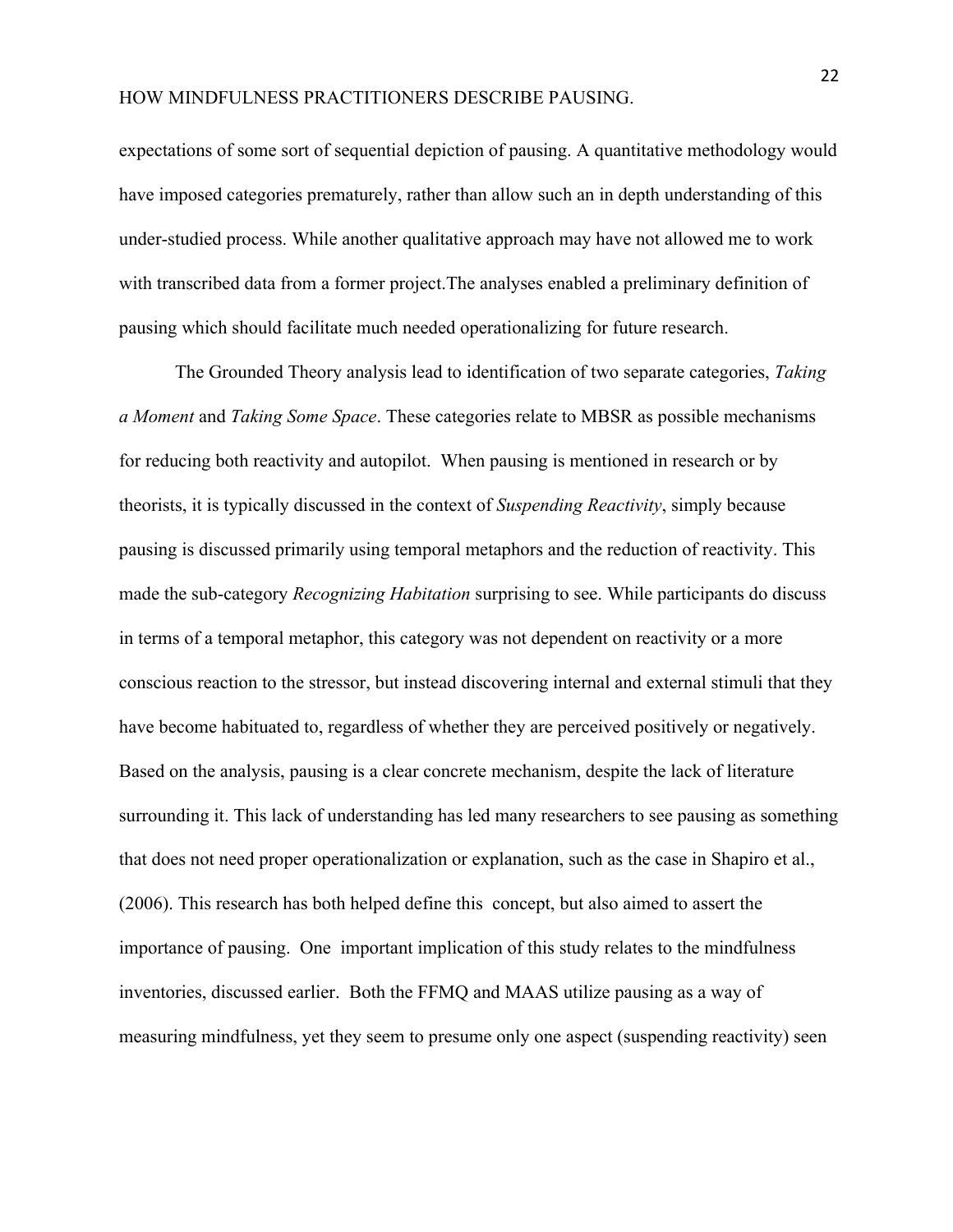here. Future research may indicate that such inventories should add items related to the other subcategories identified in this study.

Similarly, books about mindfulness imply the usefulness of pausing is important [cf., *A World of Pausabilities: An Exercise in Mindfulness* by Frank J. Sileo (2017)], yet they too do not differentiate among the types of pauses. Such applications of mindfulness pedagogy, in addition to the lack of studies noted in the literature review, support the need for continued research on this topic.

One limitation of this study is the lack of diversity of participants and the fact that they were all taught by the same instructor. While this ensures that participants have a similar frame of reference and consistency in the data, a study of practitioners who trained with differing instructors should be done to ensure the categories presented here are representative of a broader range of mindfulness practitioners. It is possible that the particular training of these participants led to the perception of pausing found. A second limitation was that the interview questions did not relate directly to pausing. As the larger study was meant to address how participants learned mindfulness, no questions were designed to clarify or bring up pausing. While the data were sufficient for developing preliminary categories, perhaps more detailed representations of pausing would have been obtained if interview questions directly aimed at the concept at pausing. Relatedly, the interviewer would have followed up more carefully when participants alluded to pausing indirectly.

The implications of this study relate to clinical practice, to teaching mindfulness practices, and to research on MBIs. As mindfulness and MBSR continue to be incorporated in clinical settings, more information regarding their usefulness will be needed. By having this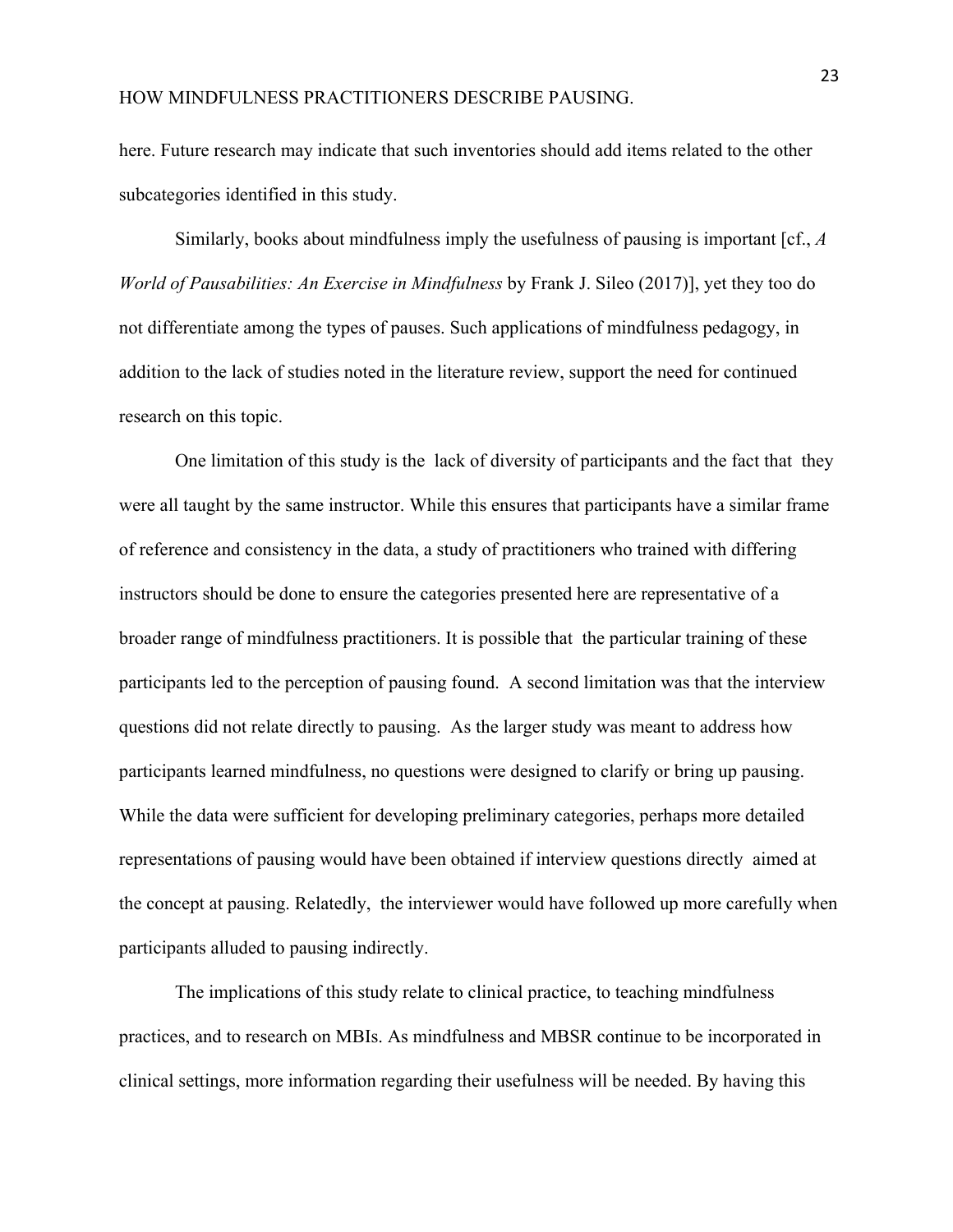information clinicians could advise patients more accurately on ways to reduce reactivity in their lives. Research into mindfulness practice will be helped in a similar way. Further studies may help practitioners understand different options they have to stay in the moment and better reduce reactivity. This research study is a leaping off point to both understand mindfulness better in the context of pausing and to also further understand this complex phenomena in its own right.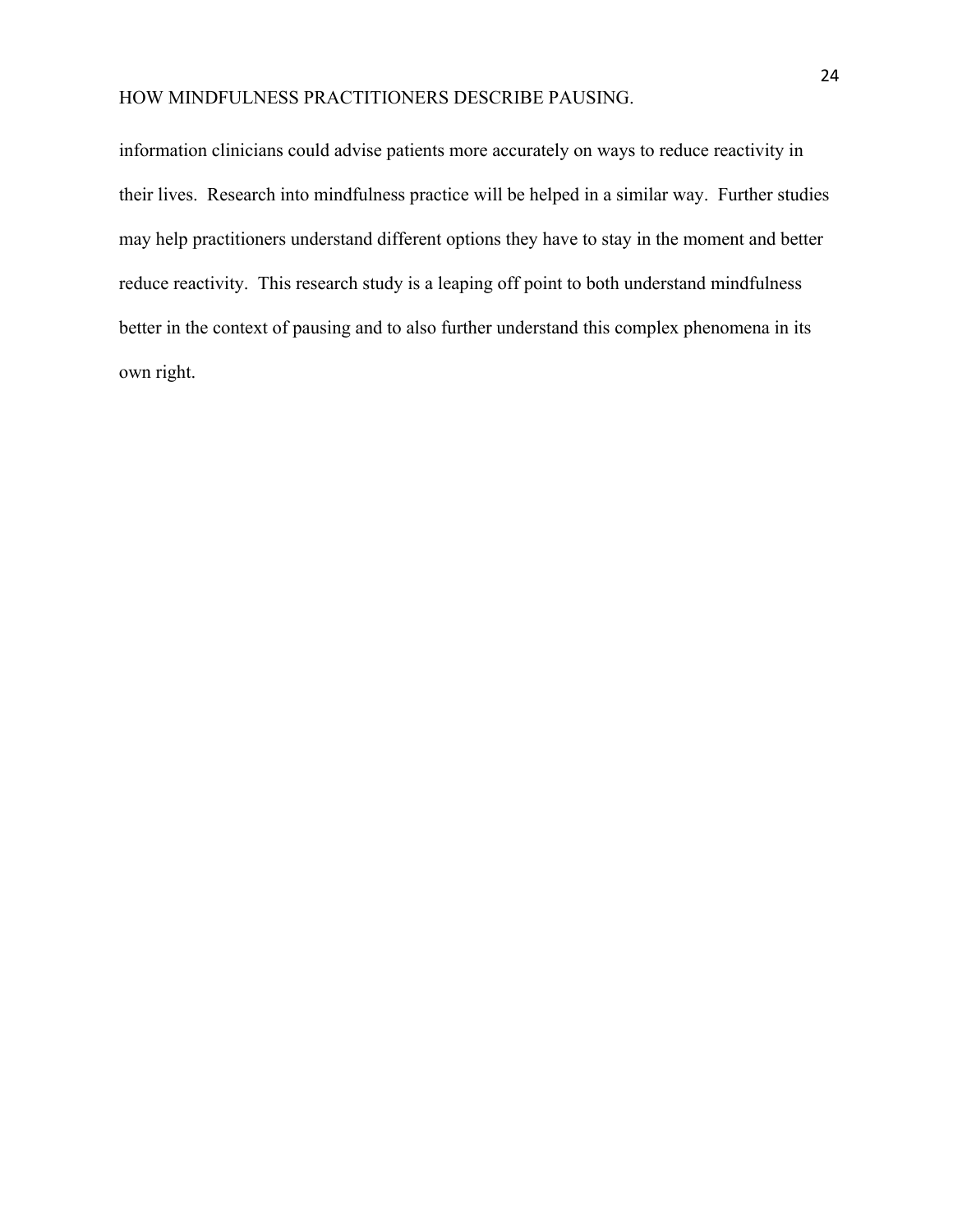#### References

- Baer, R. A., Smith, G. T., Hopkins, J., Krietemeyer, J., & Toney, L. (2006). Using self report assessment methods to explore facets of mindfulness. *Assessment, 13*, 27- 45.
- Bernstein, A., Hadash, Y., Lichtash, Y., Tanay, G., Shepherd, K., & Fresco, D. M. (2015). Decentering and related constructs: A critical review and metacognitive processes model. *Perspectives on Psychological Science, 10*(5), 599-617. doi:10.1177/1745691615594577
- Brown, K.W. & Ryan, R.M. (2003). The benefits of being present: Mindfulness and its role in psychological well-being. *Journal of Personality and Social Psychology*, 84, 822-848.
- Charmaz, K. (2006). *Coding in grounded theory practice. In constructing grounded theory: A practical guide through qualitative analysis*. London: Sage Publications Ltd.
- Charmaz, K. (1995). Grounded Theory. *Rethinking Methods in Psychology*, 27-49. doi:10.4135/9781446221792.n3
- Cormier, B.(2014.) An examination of perceived increased responsiveness in participation of a mindfulness based stress reduction program: A qualitative approach. *Unpublished Manuscript.*
- Denzin, N. K., & Lincoln, Y. S. (2005). *The SAGE handbook of qualitative research*. Thousand Oaks, CA: Sage Publications.
- Fehrer, F. C. (2002). The awareness response: A transpersonal approach to reducing maladaptive emotional reactivity. *Dissertation Abstracts International, 63*, 1550.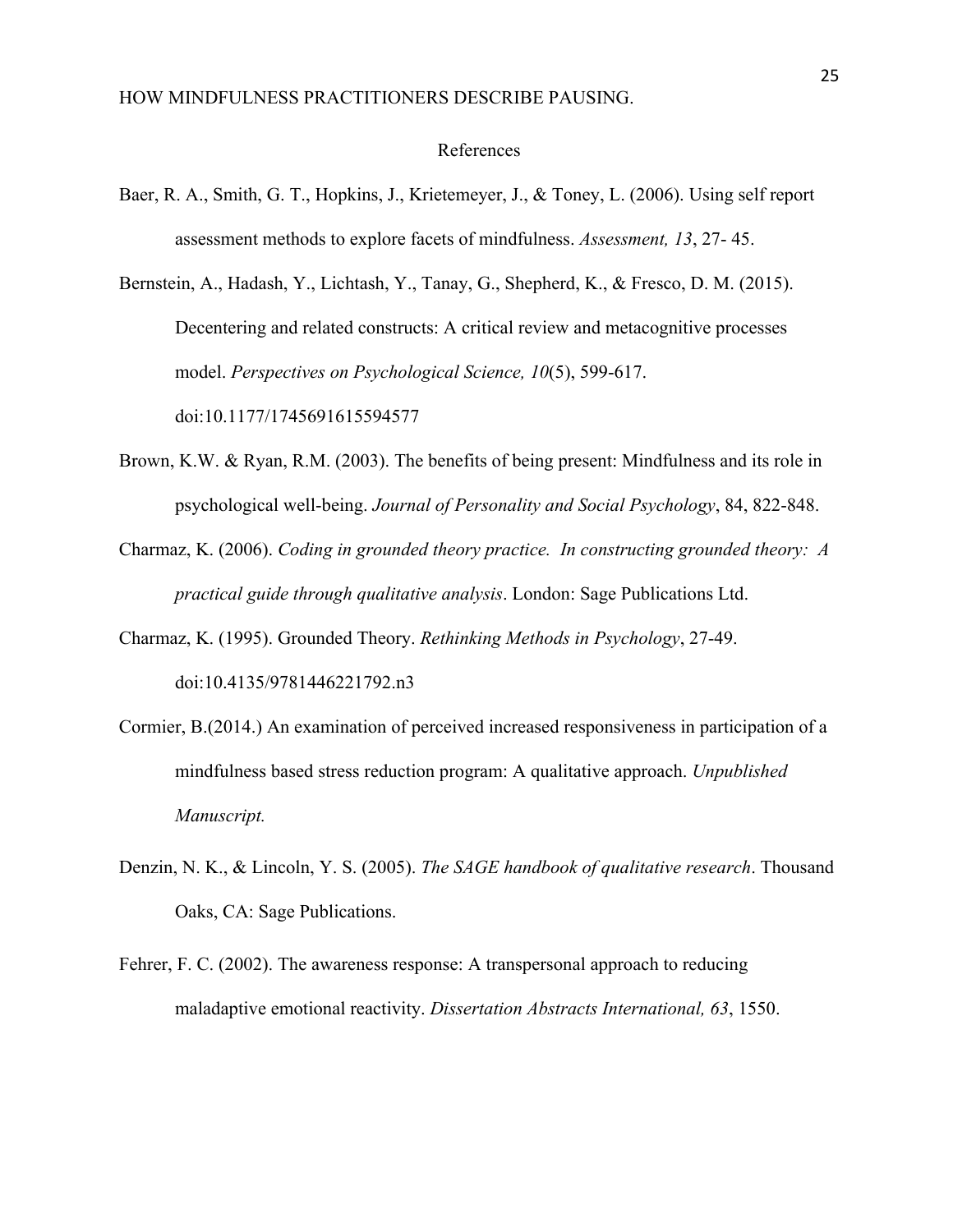- Field, J. (2015). From Goal-Striving to "Right Intention": A Grounded Theory Analysis of Interviews with Mindfulness Based Stress Reduction Participants. *Bridgewater State University Undergraduate Review*, 58-65.
- Freeman, M. (2014). Qualitative Inquiry and the Self-Realization of Psychological Science. *Qualitative Inquiry, 20*(2), 119-126. doi:10.1177/1077800413510270
- Goldin, P. R., & Gross, J. J. (2010). Effects of mindfulness-based stress reduction (MBSR) on emotion regulation in social anxiety disorder. *Emotion*, *10*(1), 83-91. doi:10.1037/a0018441
- Grossman, P. (2011). Defining mindfulness by how poorly I think I pay attention during everyday awareness and other intractable problems for psychology's (re)invention of mindfulness: Comment on Brown et al. (2011). *Psychological Assessment*, *23*(4), 1034-1040. doi:10.1037/a0022713
- Hadash, Y., Plonsker, R., Vago, D. R., & Bernstein, A. (2016). Experiential self-referential and selfless processing in mindfulness and mental health: Conceptual model and implicit measurement methodology. *Psychological Assessment, 28*(7), 856-869. doi:10.1037/pas0000300
- Irving, J. A., Park-Saltzman, J., Fitzpatrick, M., Dobkin, P. L., Chen, A., & Hutchinson, T. (2012). Experiences of health care professionals enrolled in mindfulness-based medical practice: A grounded theory model. *Mindfulness, 5*(1), 60-71. doi:10.1007/s12671-012-0147-9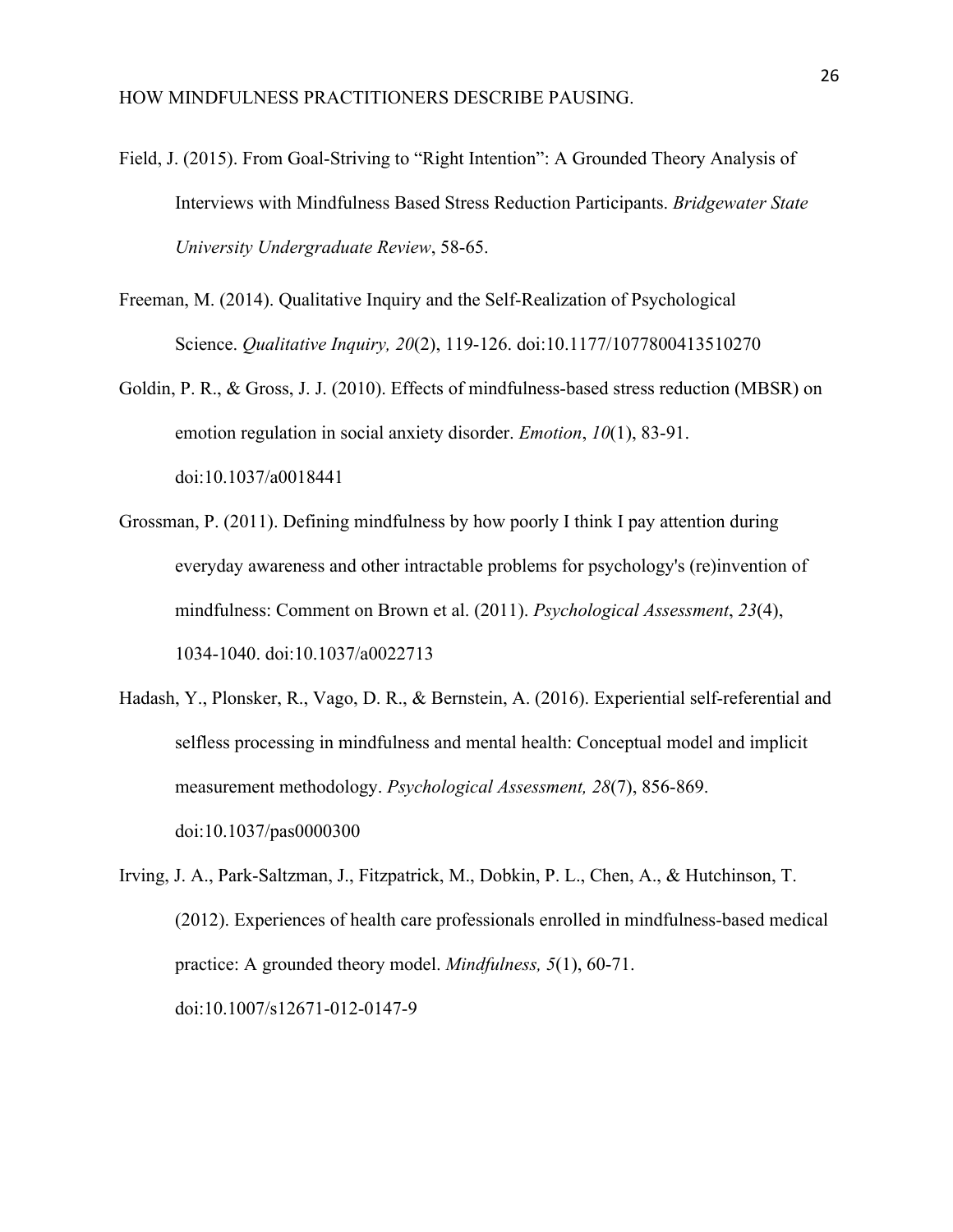- Kabat-Zinn, J. (1990). *Full catastrophe living: using the wisdom of your body and mind to face stress, pain, and illness*. New York, NY: Pub. by Dell Pub., a division of Bantam Doubleday Dell Pub. Group.
- Lebois, L. M., Papies, E. K., Gopinath, K., Cabanban, R., Quigley, K. S., Krishnamurthy, V., & ... Barsalou, L. W. (2015). A shift in perspective: Decentering through mindful attention to imagined stressful events. *Neuropsychologia*, *75,* 505-524. doi:10.1016/j.neuropsychologia.2015.05.030
- Madonna, J. (in press). Mindfulness Practitioners Clarify the Concept of "Re-Perceiving": A Qualitative Interview Study. Bridgewater State University *Graduate Review*.
- Mamberg, M. H. (2012). Participant Perceptions Following a Mindfulness-based Stress Reduction Program: A Qualitative Interview Study. Faculty and Librarian Research Grants (FLRG). Item 131. [http://vc.bridgew.edu/flrg\\_grant/131](http://vc.bridgew.edu/flrg_grant/131)
- Mamberg, M. & Bassarear, T. (2015). From reified self to being mindful: A dialogical analysis of the MBSR voice. *International Journal of Dialogical Science, 9*(1), 11-37.
- Mamberg, M. H., Bassarear, T. & Schubert, A. (2013, April). *"So, how did you learn to practice mindfulness?": A qualitative interview study.* **Poster** presented at the 11<sup>th</sup> Annual Scientific Conference of the Center for Mindfulness, Norwood, MA.
- Morone, N. E., Lynch, C. P., Losasso, V. I., Liebe, K., & Greco, C. M. (2012). Mindfulness to reduce psychosocial stress. *Mindfulness, 3*(1), 22-29. doi:10.1007/s12671-011-0076-z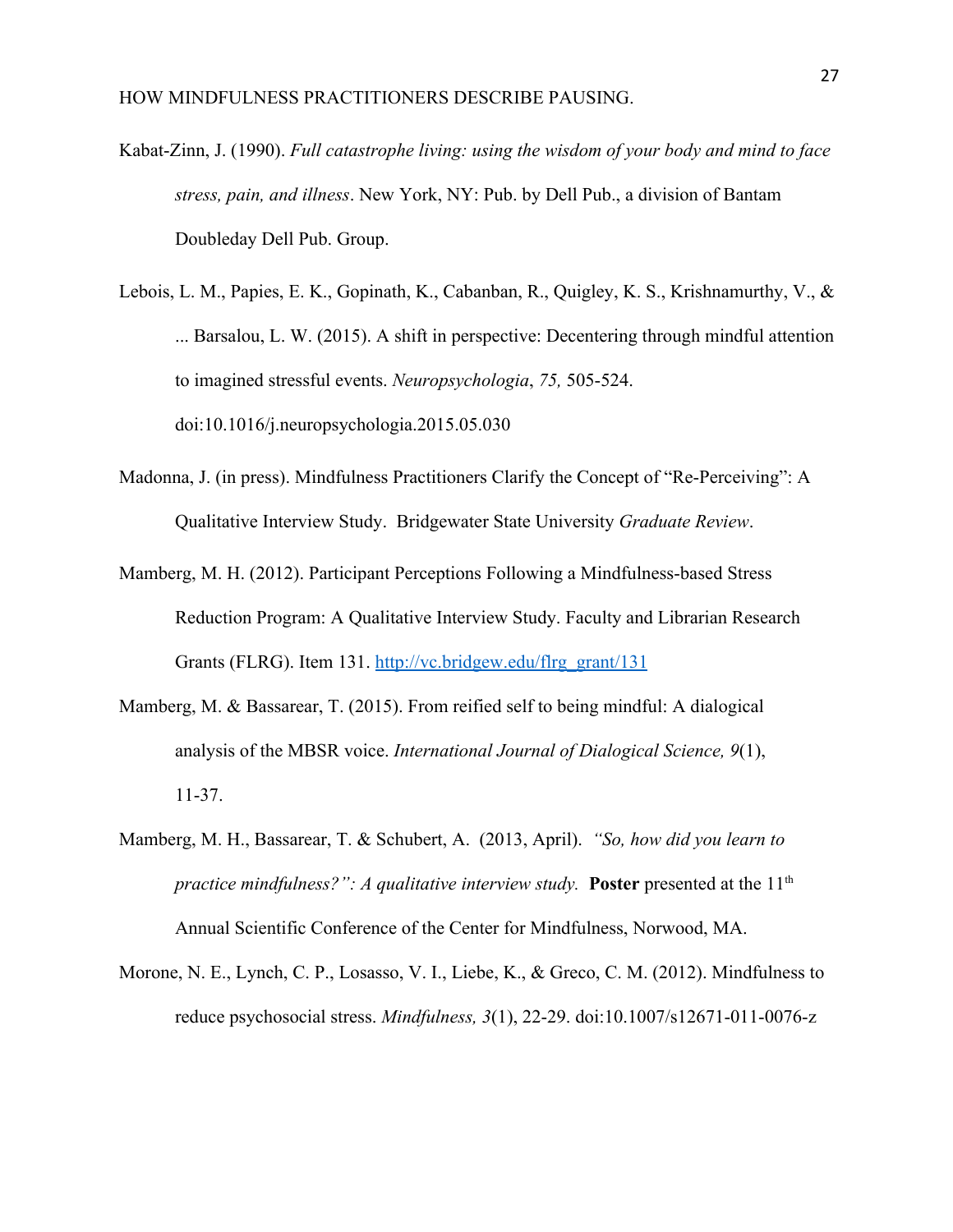- Olendzki, A. (2010). *Unlimiting mind: the radically experiential psychology of Buddhism*. Boston: Wisdom Publications.
- Pause. 2018. In *Merriam-Webster.com*. Retrieved May 8, 2018, from https://www.merriam-webster.com/dictionary/hacker
- Salmon, P. G., Santorelli, S. F., Sephton, S. E., & Kabat-Zinn, J. (2009). *Intervention elements promoting adherence to mindfulness-based stress reduction (MBSR) programs in a clinical behavioral medicine setting*. In S. A. Shumaker, J. K. Ockene, K. A. Riekert, S. A. Shumaker, J. K. Ockene, K. A. Riekert (Eds.) , The handbook of health behavior change, 3rd ed (pp. 271-286). New York, NY, US: Springer Publishing Co.
- Salmon, P., Sephton, S., Weissbecker, I., Hoover, K., Ulmer, C., & Studts, J. L. (2004). Mindfulness meditation in clinical practice. *Cognitive and Behavioral Practice, 11*(4), 434-446. doi:10.1016/s1077-7229(04)80060-9
- Santorelli, S. (2000). *Heal thy self: lessons on mindfulness in medicine.* New York: Three Rivers.
- Sileo, F. (2017). A World of Pausabilities: An Exercise in Mindfulness. Washington D.C.: Magination Press
- Sapolsky R. (2004) *Why zebras don't get ulcers.* New York: Henry Holt
- Shapiro, S. L., Carlson, L. E., Astin, J. A., & Freedman, B. (2006). Mechanisms of Mindfulness. *Journal of Clinical Psychology, 62*(3), 373-386. doi:10.1002/jclp.20237
- Willig, C. (2013). *Introducing qualitative research in psychology* (3rd ed.) New York, NY: McGraw-Hill Education.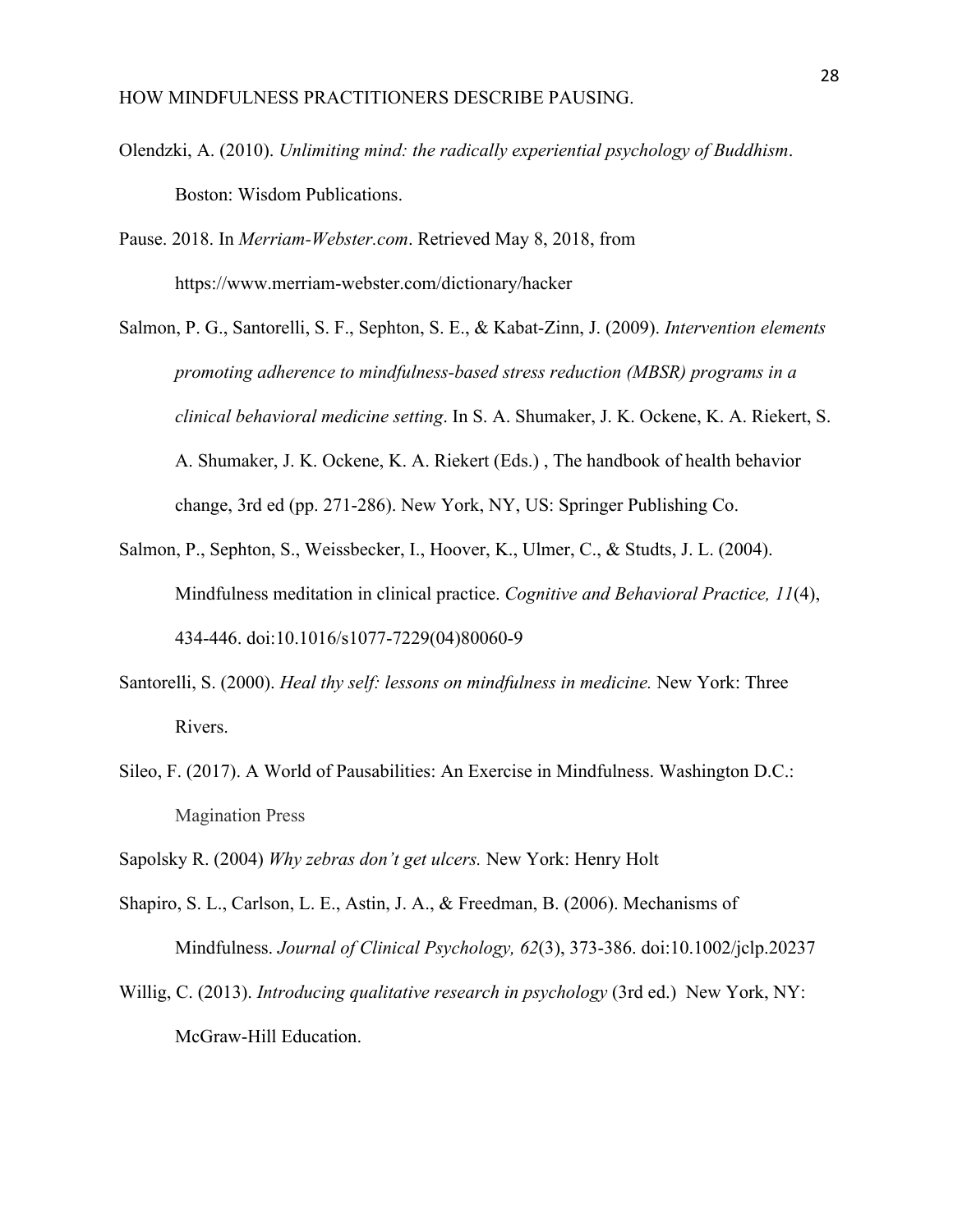# Appendix A.

# Pause-Related Items Found in Mindfulness Inventories.

| Source            | Direct mention of Pausing                                                                                                                | Indirect mention of a lack of pausing                                                               |
|-------------------|------------------------------------------------------------------------------------------------------------------------------------------|-----------------------------------------------------------------------------------------------------|
| <b>MAAS</b>       |                                                                                                                                          | Item 1. I could be experiencing<br>some emotion and not be conscious<br>of it until sometime later. |
|                   |                                                                                                                                          | Item 3. I find it difficult to stay<br>focused on what's happening in the<br>present.               |
|                   |                                                                                                                                          | Item 7. It seems I am "running on<br>automatic," without much<br>awareness of what I'm doing.       |
|                   |                                                                                                                                          | Item 10. I do jobs or tasks<br>automatically, without being aware<br>of what I'm doing.             |
|                   |                                                                                                                                          | Item 13. I find myself preoccupied<br>with the future or the past.                                  |
| FFMQ <sup>2</sup> | When I have distressing thoughts or<br>images, I 'step back' and am aware of<br>the thought or image without getting<br>taken over by it |                                                                                                     |
|                   | In difficult situations, I can pause<br>without immediately reacting                                                                     |                                                                                                     |
|                   |                                                                                                                                          | I watch my feelings without getting lost in<br>them                                                 |
|                   |                                                                                                                                          | It seems I am "running on automatic"<br>without much awareness of what I'm doing                    |
|                   |                                                                                                                                          | I do jobs or tasks automatically without<br>being aware of what I'm doing                           |

<sup>&</sup>lt;sup>1</sup> MAAS; Brown, & Ryan, 2003

<sup>2</sup> FFMQ; Baer, Smith, Hopkins, Krietemeyer & Toney, 2006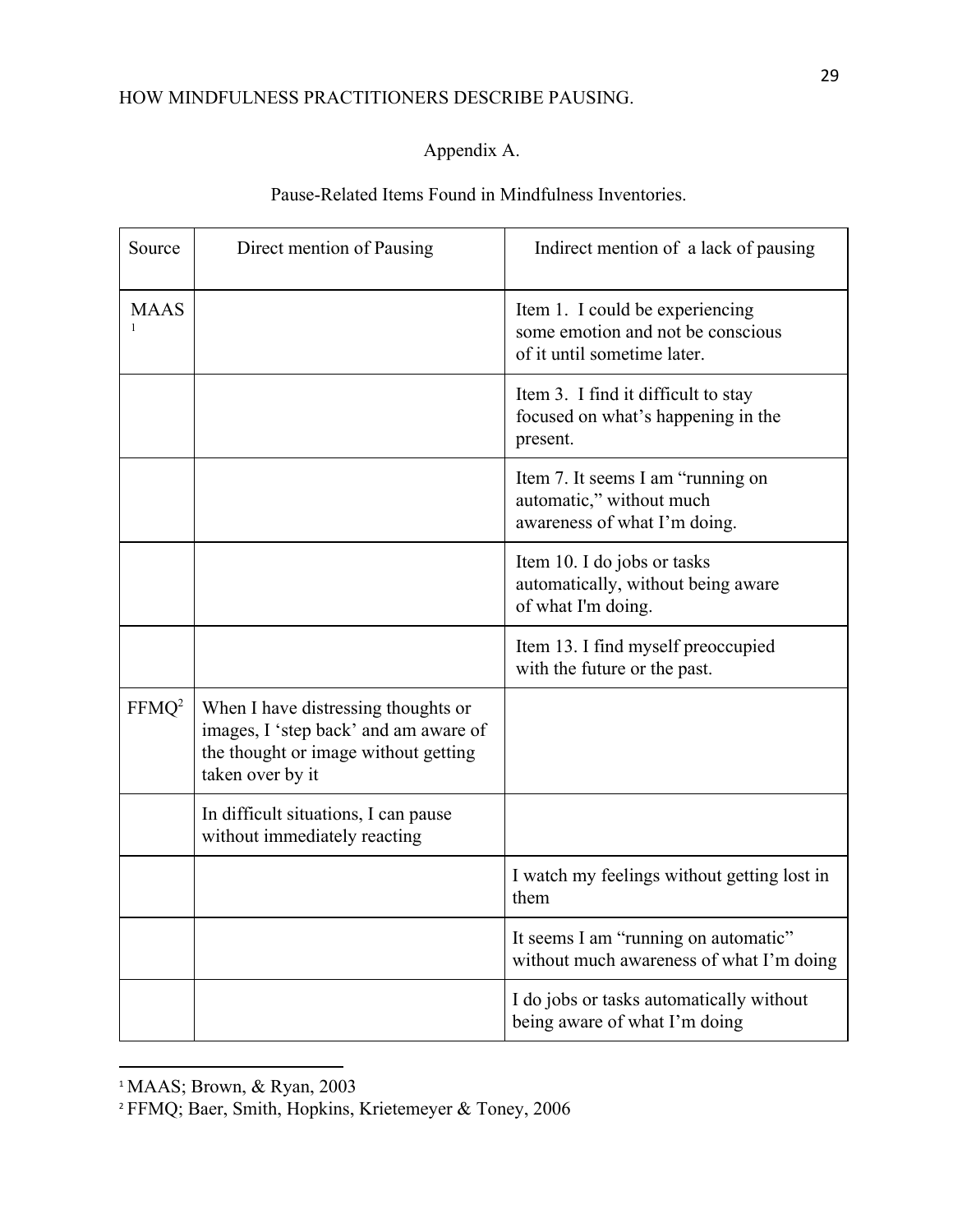# Appendix B. Discursive Transcription Scheme.<sup>3</sup>

| <b>Symbol</b>                   | <b>Description</b>                                                                                | <b>Example</b>                                                   |  |  |
|---------------------------------|---------------------------------------------------------------------------------------------------|------------------------------------------------------------------|--|--|
| <b>Identify speakers</b>        |                                                                                                   |                                                                  |  |  |
| $\mathbf{I}$ :                  | Interviewer; Note: one tab after<br>colon before speech.                                          | I: How regularly do you engage<br>in formal meditation practice? |  |  |
| P:                              | Participant (1 tab after)                                                                         | P: I really have found meditation<br>very empowering.            |  |  |
| <b>Stressed Speech</b>          |                                                                                                   |                                                                  |  |  |
| <b>CAPS</b>                     | Amplified speech; usually single<br>word or syllable of a word louder<br>than surrounding speech. | P: I found it VERY helpful                                       |  |  |
|                                 | Lengthened syllables                                                                              | P: I re:: ally did not like the body<br>scan                     |  |  |
| $\gamma$                        | Rising intonation, raised pitch (not a<br>punctuation mark).                                      | P: and how much I care for my<br>family?                         |  |  |
| ļ                               | Stressed / exclaimed utterance<br>followed by pause.                                              | P: And then wham! it just hit me                                 |  |  |
| <b>Pause Length</b>             |                                                                                                   |                                                                  |  |  |
| $\left( .\right)$               | Just noticeable pause<br>(untimed, $\sim$ 1 sec.)                                                 | $P: (.)$ I think I think it was the<br>support of my family      |  |  |
| (# )                            | Timed Pause, given in seconds<br>$(>1$ sec).                                                      | P: Well (4) I don't know, it's hard<br>to explain                |  |  |
|                                 | Full stop, falling intonation contour<br>(ending)                                                 | P: I just found myself sitting and<br>watching the sun set.      |  |  |
| <b>Interruptions / Overlaps</b> |                                                                                                   |                                                                  |  |  |

<sup>3</sup> Mamberg, M. H. (2012)